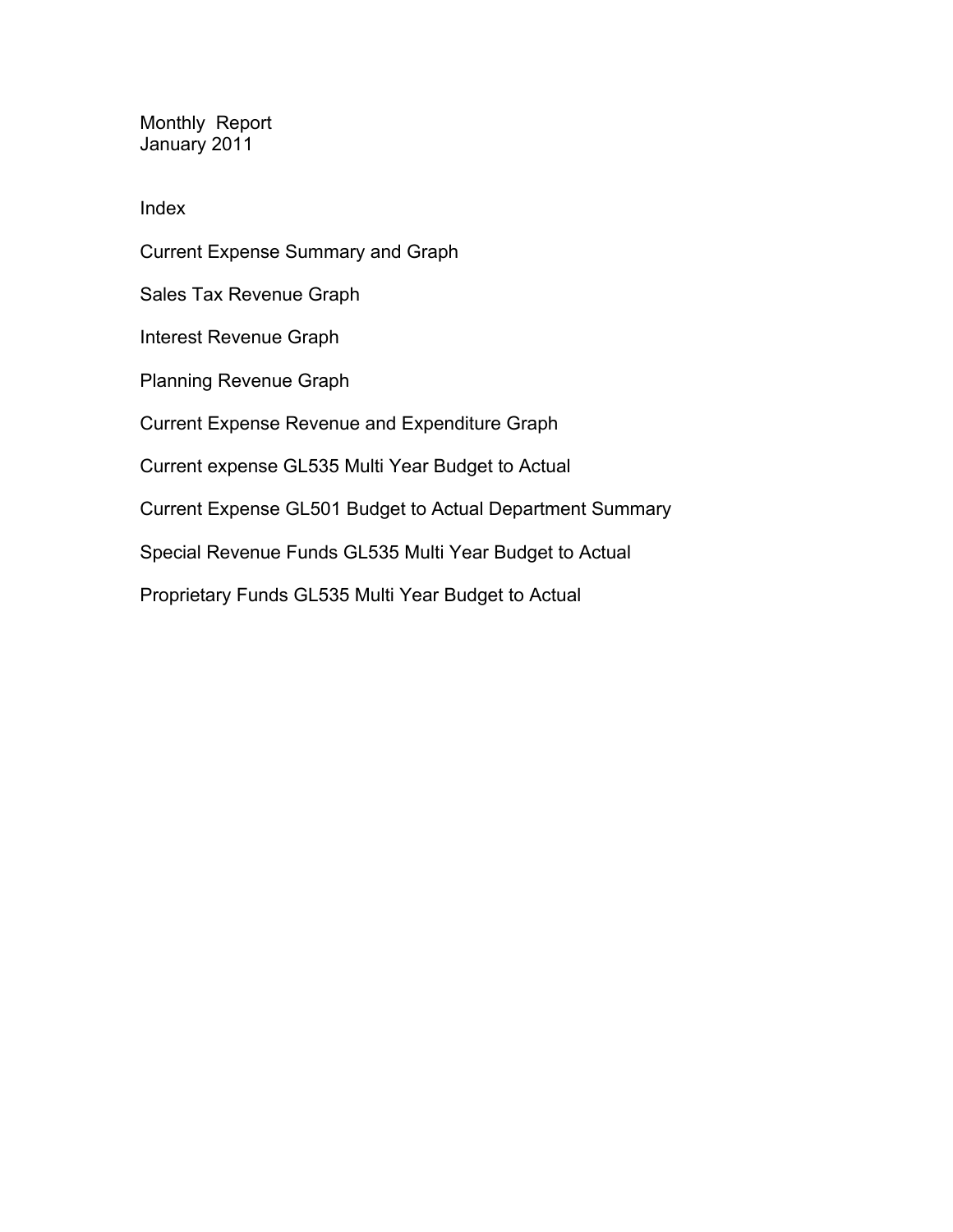$\mathbf{r}$ 

| CURRENT EXPENSE Thousands (000's) |                |                     |                         |               |                |            |                        |               |               |                          |                         |               |
|-----------------------------------|----------------|---------------------|-------------------------|---------------|----------------|------------|------------------------|---------------|---------------|--------------------------|-------------------------|---------------|
|                                   |                | <b>Current Year</b> |                         |               |                | 2010       |                        |               |               | 2009                     |                         |               |
|                                   | Current        | <b>YTD</b>          | Budget                  | % VS          | Current        | <b>YTD</b> | <b>Budget</b>          | %VS           | Current       | <b>YTD</b>               | <b>Budget</b>           | %VS           |
|                                   | Actual         | Actual              | Net of Beg.<br>Fund Bal | <b>Budget</b> | Actual         | Actual     | Net of Beg<br>Fund Bal | <b>Budget</b> | Actual        | Actual                   | Net of Beg.<br>Fund Bal | <b>Budget</b> |
| Revenue                           |                |                     |                         |               |                |            |                        |               |               |                          |                         |               |
| Property Tax                      | 73             | 73                  | 7,937                   | $1\%$         | 28             | 28         | 7,368                  | 0%            | 16            | 16                       | 6.844                   | 0%            |
| Sales Tax                         | 308            | 308                 | 4,111                   | 7%            | 299            | 299        | 4,326                  | 7%            | 344           | 344                      | 4,593                   | 7%            |
| Planning and Community            | 137            | 137                 | 1,412                   | 10%           | 87             | 87         | 1.229                  | 7%            | 60            | 60                       | 1.032                   | 6%            |
| Interest - Investment             | 15             | 15                  | 350                     | 4%            | 36             | 36         | 550                    | 7%            | 80            | 80                       | 529                     | 15%           |
| Other                             | 766            | 766                 | 4,772                   | 16%           | 386            | 386        | 5,171                  | 7%            | 664           | 664                      | 5,134                   | 13%           |
| Subtotal                          | 1,299          | 1,299               | 18,582                  | 7%            | 836            | 836        | 18,644                 | 4%            | 1,164         | 1,164                    | 18,132                  | 6%            |
| Intergovernmental (Grants)        | 15             | 15                  | 912                     | 2%            | 11             | 11         | 807                    | 1%            | 17            | 17                       | 1,710                   | 1%            |
| Total                             | 1,314          | 1,314               | 19,494                  | 7%            | 847            | 847        | 19,451                 | 4%            | 1.181         | 1,181                    | 19,842                  | 6%            |
| Interfund Transfers-In            | 1,879          | 1,879               | 1,879                   | 100%          | 1,948          | 1,948      | 1,948                  | 100%          | 146           | 146                      | 1,785                   | 8%            |
| Use of Beg Fund Balance           | $\overline{a}$ |                     | 150                     | $0\%$         | $\overline{a}$ |            | 1,210                  | 0%            | $\frac{1}{2}$ | $\overline{\phantom{a}}$ | 2,825                   | 0%            |
| Total Revenue                     | 3,193          | 3,193               | 21,523                  | 15%           | 2,795          | 2,795      | 22,609                 | 12%           | 1,327         | 1,327                    | 24,452                  | 5%            |
| Expenditures                      |                |                     |                         |               |                |            |                        |               |               |                          |                         |               |
| Expenditures                      | 1,820          | 1,820               | 19,867                  | 9%            | 1,982          | 1,982      | 21,347                 | 9%            | 1,690         | 1,690                    | 23,384                  | 7%            |
| Interfund Transfers-Out           | 1,205          | 1,205               | 1,656                   | 73%           | 1,262          | 1,262      | 1,262                  | 100%          | 294           | 294                      | 1,068                   | 28%           |
| <b>Total Expenditures</b>         | 3.025          | 3,025               | 21,523                  | 14%           | 3,244          | 3,244      | 22,609                 | 14%           | 1,984         | 1,984                    | 24,452                  | 8%            |
|                                   |                |                     |                         |               |                |            |                        |               |               |                          |                         |               |
| <b>Net Current Expense</b>        | 168            | 168                 | $\mathbf 0$             |               | (449)          | (449)      | 0                      |               | (657)         | (657)                    | 0                       |               |

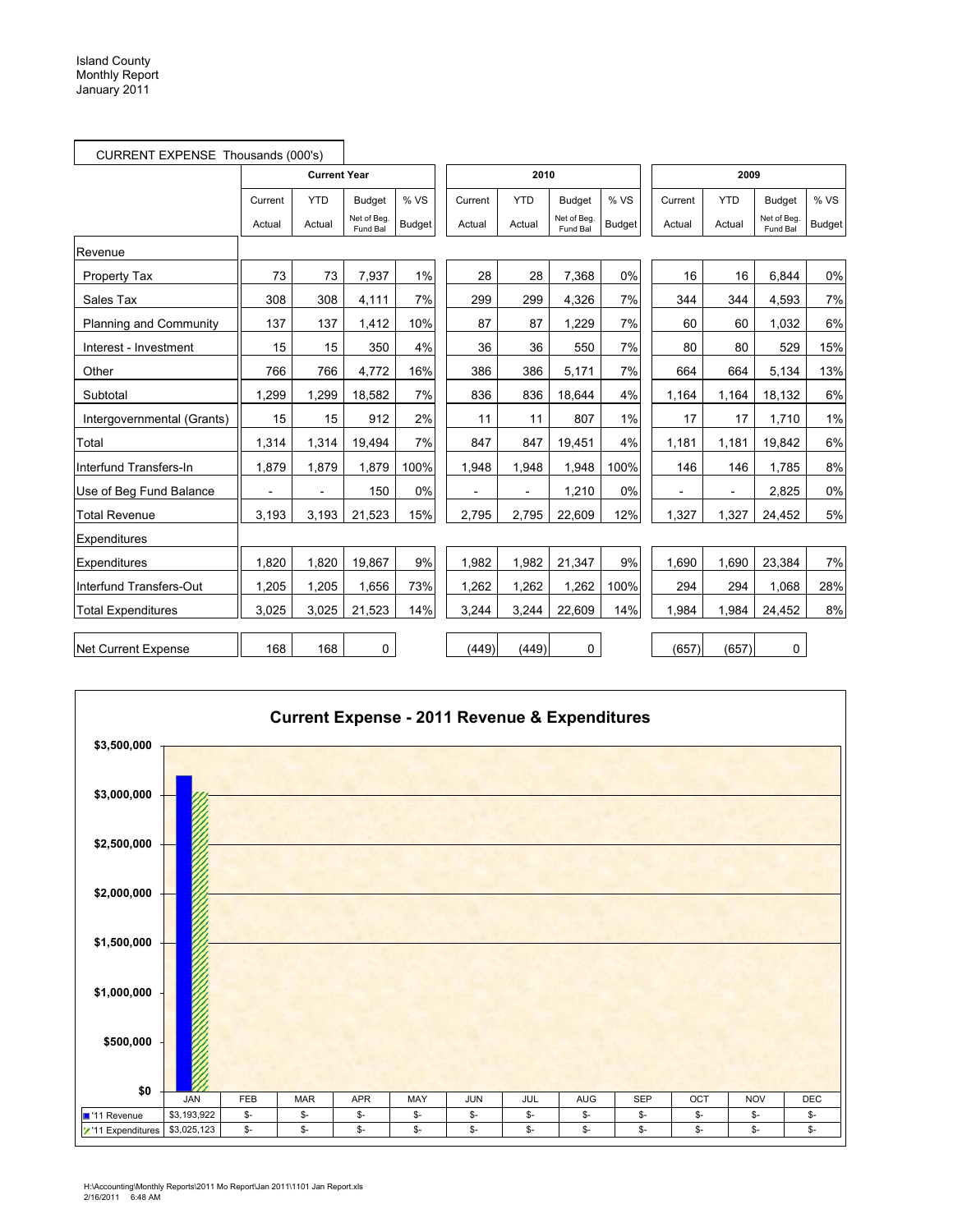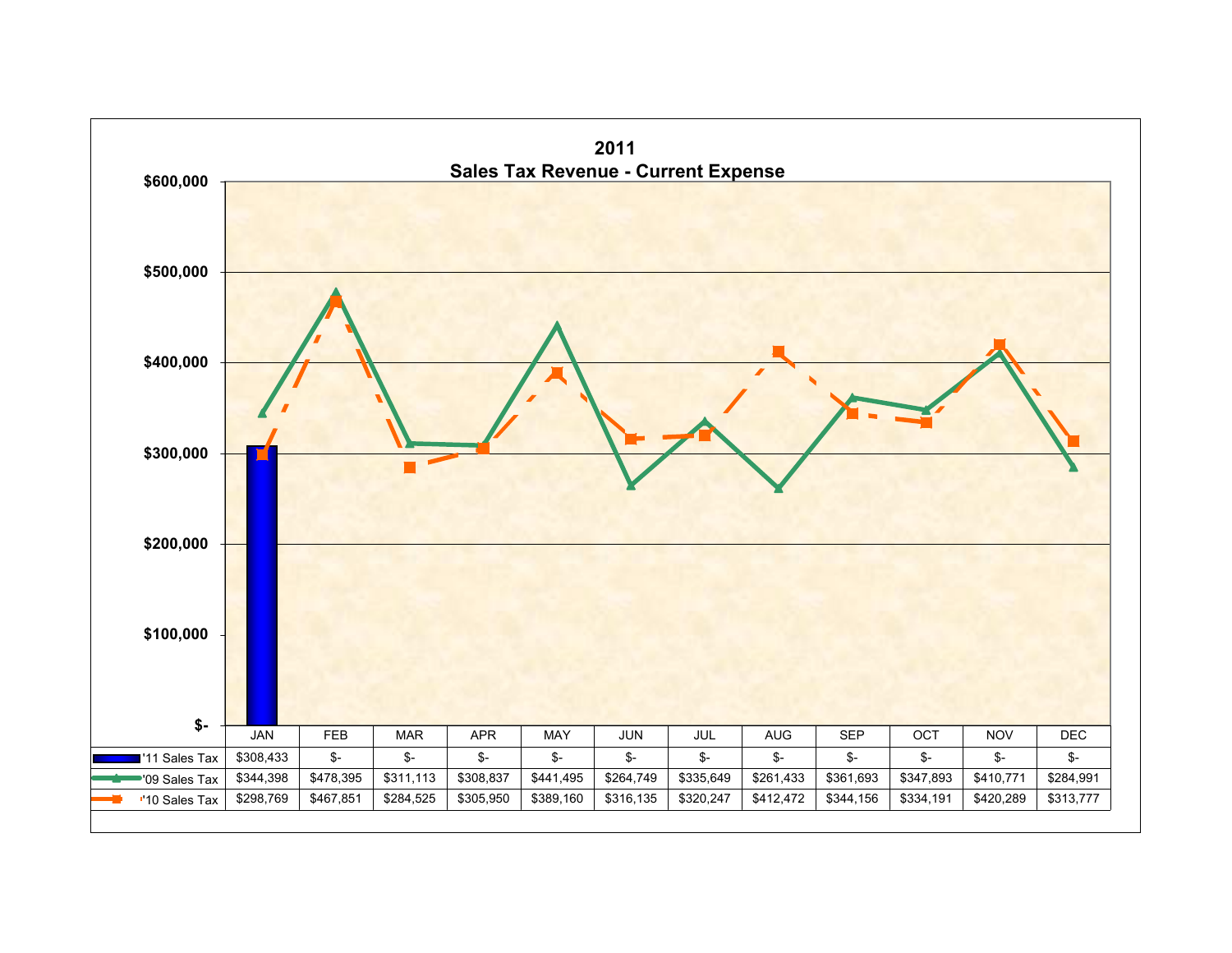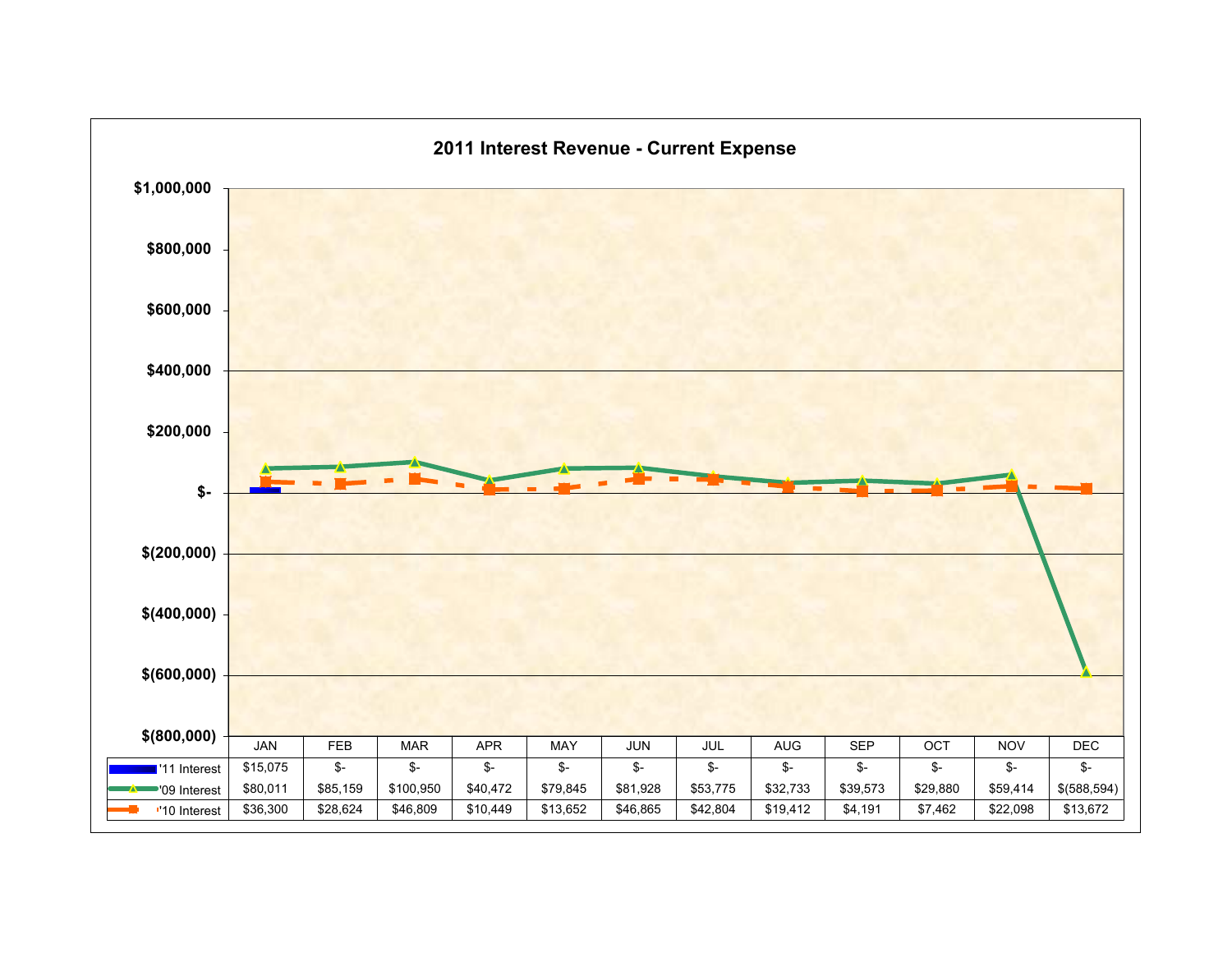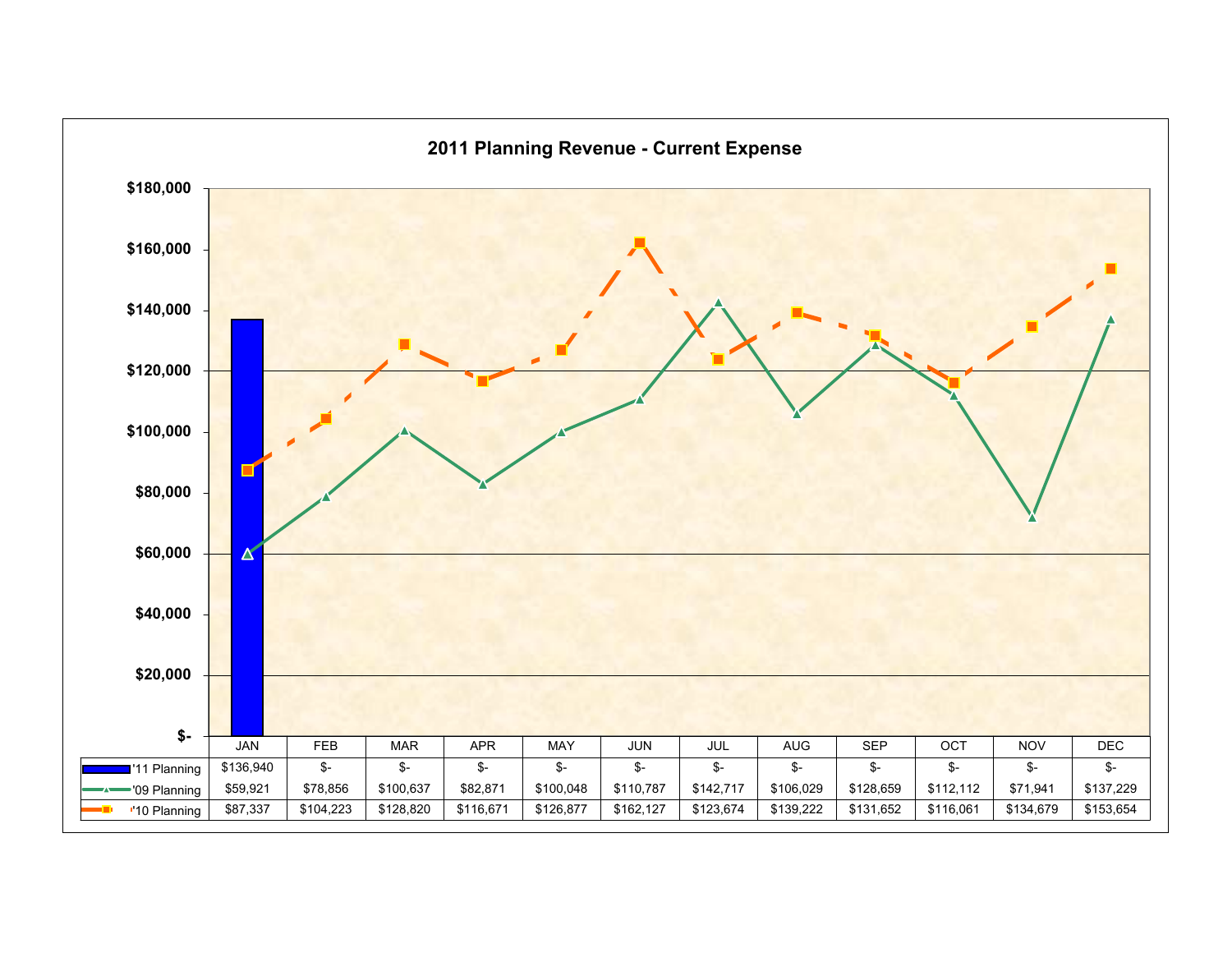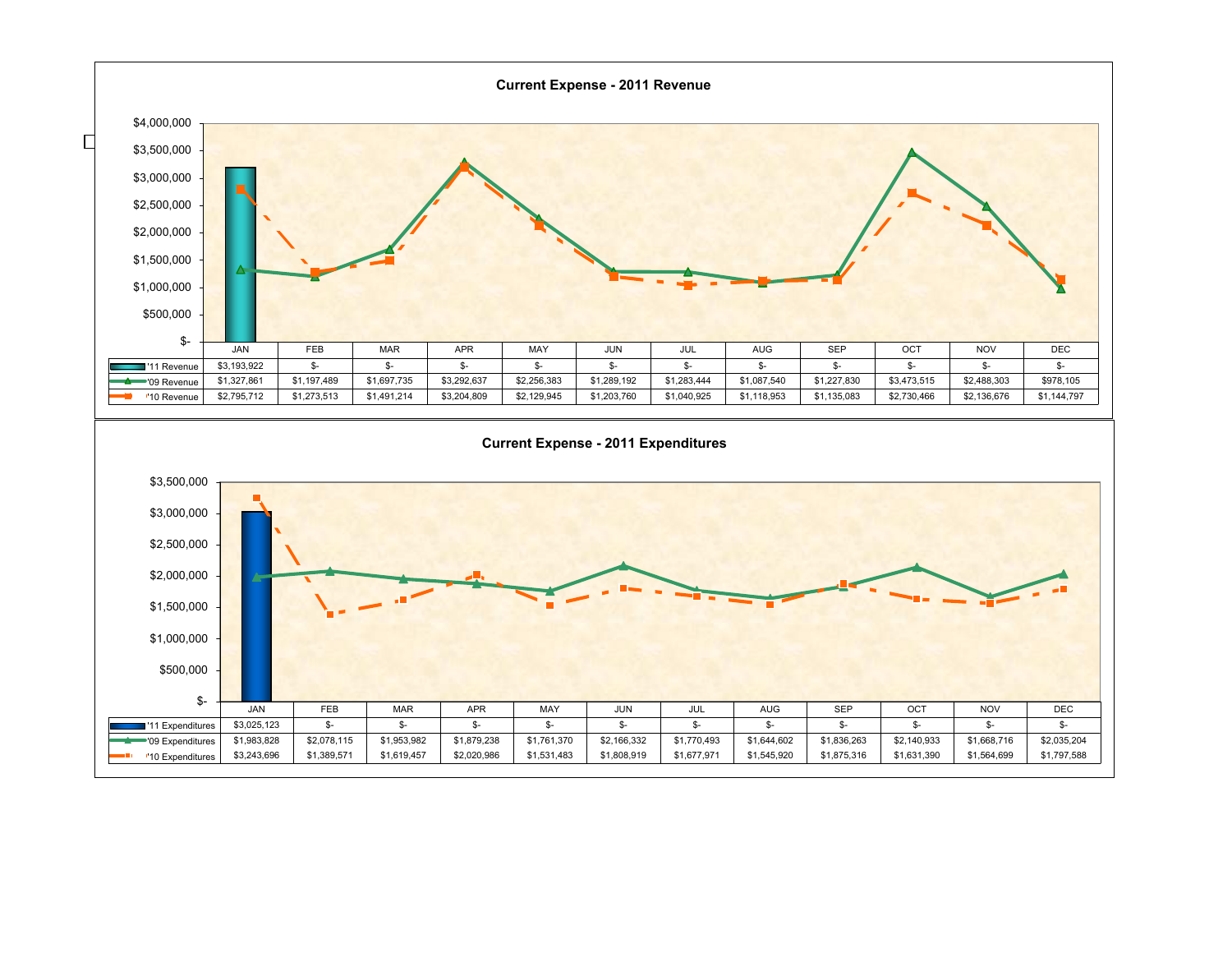|                              |                    |                                    |                | 2011            | 2011<br>Month  | 2011<br>Year to | 2011<br><b>Encumbered</b> | 2011            |                |
|------------------------------|--------------------|------------------------------------|----------------|-----------------|----------------|-----------------|---------------------------|-----------------|----------------|
|                              |                    | <b>Prior Years to Date Actuals</b> |                | Approved        | to Date @      | Date @          | Amount @                  | Balance @       | <b>Percent</b> |
| Object                       | <b>Description</b> | 2009                               | 2010           | <b>Budget</b>   | 01/31/2011     | 01/31/2011      | 01/31/2011                | 01/31/2011      | <b>YTD</b>     |
| <b>CURRENT EXPENSE (001)</b> |                    |                                    |                |                 |                |                 |                           |                 |                |
| USE OF FUND BALANCE          |                    | 0.00                               | 0.00           | 150.000.00      | 0.00           | 0.00            | 0.00                      | 150.000.00      | $0\%$          |
| <b>REVENUES</b>              |                    | 1.164.206.71                       | 836.416.71     | 18,581,594.00   | 1,299,730.86   | 1,299,730.86    | 0.00                      | 17,281,863.14   | 7%             |
| <b>GRANT REVENUES</b>        |                    | 17.412.53                          | 11.395.43      | 912.041.00      | 15.191.18      | 15.191.18       | 0.00                      | 896.849.82      | 2%             |
| <b>EXPENDITURES</b>          |                    | (1,689,804.22)                     | (1,981,991.13) | (19,866,528.00) | (1,820,016.32) | (1,820,016.32)  | 0.00                      | (18,046,511.68) | 9%             |
| <b>TRANSFERS IN</b>          |                    | 146.241.49                         | 1.947.900.00   | 1,879,000.00    | 1,879,000.00   | 1.879.000.00    | 0.00                      | 0.00            | 100 %          |
| <b>TRANSFERS OUT</b>         |                    | (294, 023.63)                      | (1,261,705.00) | (1,656,107.00)  | (1,205,107.00) | (1,205,107.00)  | 0.00                      | (451,000.00)    | 73%            |
| Net CURRENT EXPENSE (001)    |                    | (655, 967.12)                      | (447, 983.99)  | 0.00            | 168,798.72     | 168,798.72      | 0.00                      | (168, 798, 72)  |                |
| <b>Grand Total All Funds</b> |                    | (655, 967.12)                      | (447, 983.99)  | 0.00            | 168.798.72     | 168.798.72      | 0.00                      | (168, 798, 72)  |                |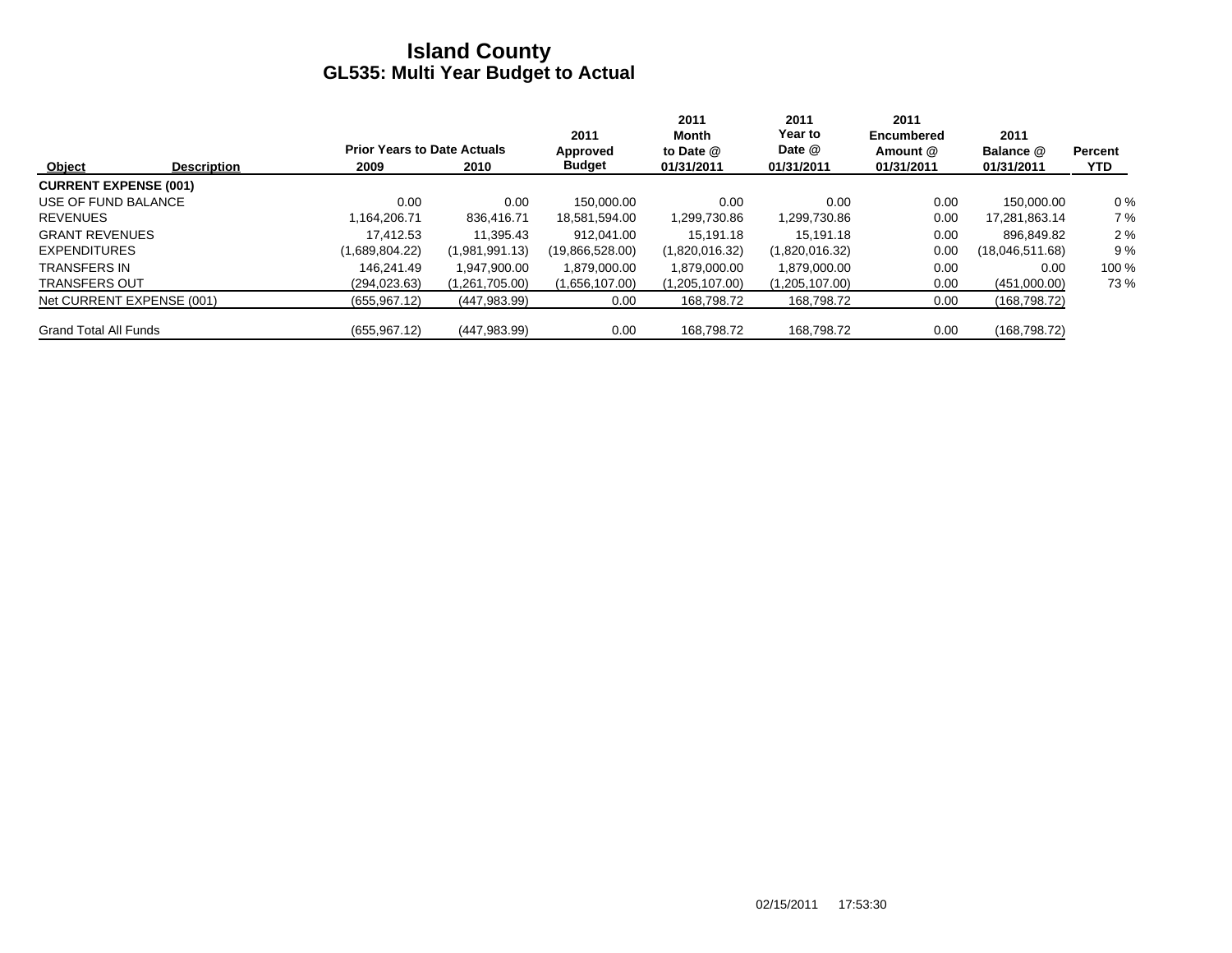|                                                 |                      |                   | <b>Report Date: 01/31/2011</b> |                    |                       |  |
|-------------------------------------------------|----------------------|-------------------|--------------------------------|--------------------|-----------------------|--|
| <b>Group - Description</b>                      | <b>Budget</b>        | <b>Actual</b>     | <b>Encumbrance</b>             | <b>Balance</b>     | Percent<br><b>YTD</b> |  |
| <b>Dept: 11 PUBLIC WORKS</b><br><b>Revenue</b>  |                      |                   |                                |                    |                       |  |
| 34 CHARGES FOR GOODS & SERVICES                 | 5,060.00             | 781.97            | 0.00                           | 4,278.03           | 15.45                 |  |
| <b>36 MISCELLANEOUS REVENUES</b>                | 4,000.00             | 100.00            | 0.00                           | 3,900.00           | 2.50                  |  |
| 39 OTHER FINANCING SOURCES                      | 0.00                 | 0.00              | 0.00                           | 0.00               | 0.00                  |  |
| <b>Revenue Total:</b>                           | 9,060.00             | 881.97            | 0.00                           | 8,178.03           | 9.73                  |  |
| <b>Expenditures</b>                             |                      |                   |                                |                    |                       |  |
| <b>10 SALARIES &amp; BENEFITS</b>               | 103,218.00           | 7,420.86          | 0.00                           | 95,797.14          | 7.18                  |  |
| 20 MAINTENANCE & OPERATIONS                     | 40,420.00            | 66.00             | 0.00                           | 40,354.00          | 0.16                  |  |
| <b>30 INTERGOVERMENT</b>                        | 0.00                 | 0.00              | 0.00                           | 0.00               | 0.00                  |  |
| <b>40 CAPITAL</b>                               | 0.00                 | 0.00              | 0.00                           | 0.00               | 0.00                  |  |
| <b>Expenditure Total:</b>                       | 143,638.00           | 7,486.86          | 0.00                           | 136, 151. 14       | 5.21                  |  |
| <b>Dept Total:</b>                              | (134, 578.00)        | (6,604.89)        | 0.00                           | (127, 973.11)      |                       |  |
| Dept: 14 PUBLIC HEALTH<br><b>Revenue</b>        |                      |                   |                                |                    |                       |  |
| 33 INTERGOVERMENTAL REVENUES                    | 0.00                 | 0.00              | 0.00                           | 0.00               | 0.00                  |  |
| 39 OTHER FINANCING SOURCES                      | 0.00                 | 0.00              | 0.00                           | 0.00               | 0.00                  |  |
| <b>Revenue Total:</b>                           | 0.00                 | 0.00              | 0.00                           | 0.00               | 0.00                  |  |
| <b>Expenditures</b>                             |                      |                   |                                |                    |                       |  |
| <b>10 SALARIES &amp; BENEFITS</b>               | 0.00                 | 0.00              | 0.00                           | 0.00               | 0.00                  |  |
| 20 MAINTENANCE & OPERATIONS                     | 0.00                 | 0.00              | 0.00                           | 0.00               | 0.00                  |  |
| <b>40 CAPITAL</b>                               | 0.00                 | 0.00              | 0.00                           | 0.00               | 0.00                  |  |
| <b>Expenditure Total:</b>                       | 0.00                 | 0.00              | 0.00                           | 0.00               | 0.00                  |  |
| <b>Dept Total:</b>                              | 0.00                 | 0.00              | 0.00                           | 0.00               |                       |  |
| Dept: 20 ASSESSOR                               |                      |                   |                                |                    |                       |  |
| <b>Revenue</b>                                  |                      |                   |                                |                    |                       |  |
| 34 CHARGES FOR GOODS & SERVICES                 | 0.00                 | 396.84            | 0.00                           | (396.84)           | 0.00                  |  |
| <b>36 MISCELLANEOUS REVENUES</b>                | 0.00                 | 0.00              | 0.00                           | 0.00               | 0.00                  |  |
| <b>Revenue Total:</b>                           | 0.00                 | 396.84            | 0.00                           | (396.84)           | 0.00                  |  |
| <b>Expenditures</b>                             |                      |                   |                                |                    |                       |  |
| 10 SALARIES & BENEFITS                          | 1,005,513.00         | 95,337.80         | 0.00                           | 910,175.20         | 9.48                  |  |
| 20 MAINTENANCE & OPERATIONS                     | 71,300.00            | 75.00             | 0.00                           | 71,225.00          | 0.10                  |  |
| <b>40 CAPITAL</b>                               | 0.00<br>1,076,813.00 | 0.00<br>95,412.80 | 0.00<br>0.00                   | 0.00<br>981,400.20 | 0.00<br>8.86          |  |
| <b>Expenditure Total:</b><br><b>Dept Total:</b> | (1,076,813.00)       | (95,015.96)       | 0.00                           | (981, 797.04)      |                       |  |
|                                                 |                      |                   |                                |                    |                       |  |
| Dept: 21 AUDITOR<br><b>Revenue</b>              |                      |                   |                                |                    |                       |  |
| 32 LICENSES & PERMITS                           | 4,000.00             | 261.00            | 0.00                           | 3,739.00           | 6.52                  |  |
|                                                 |                      |                   |                                |                    |                       |  |
| 34 CHARGES FOR GOODS & SERVICES                 | 597,500.00           | 39,695.90         | 0.00                           | 557,804.10         | 6.64                  |  |
| <b>36 MISCELLANEOUS REVENUES</b>                | 300.00               | 58.00             | 0.00                           | 242.00             | 19.33                 |  |
| <b>Revenue Total:</b><br><b>Expenditures</b>    | 601,800.00           | 40,014.90         | 0.00                           | 561,785.10         | 6.64                  |  |
| 10 SALARIES & BENEFITS                          | 694,145.00           | 49,399.06         | 0.00                           | 644,745.94         | 7.11                  |  |
| 20 MAINTENANCE & OPERATIONS                     | 83,288.00            | 4,212.01          | 0.00                           | 79,075.99          | 5.05                  |  |
| <b>Expenditure Total:</b>                       | 777,433.00           | 53,611.07         | 0.00                           | 723,821.93         | 6.89                  |  |
|                                                 |                      |                   |                                |                    |                       |  |

**Page**

**Report:** GL5000EM\_SUM\_DEPT - GL501: Budget to Actual - Depa 1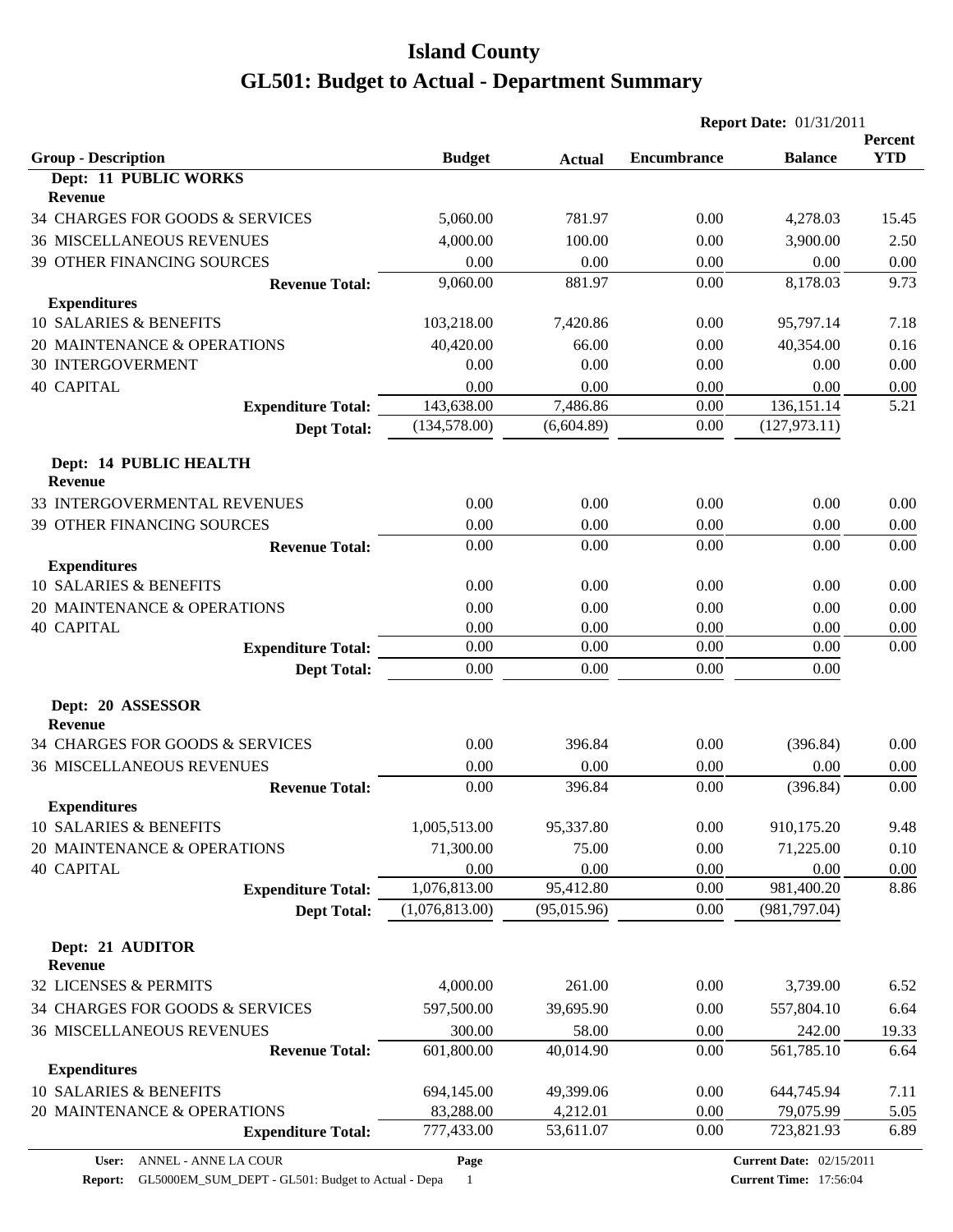|                                                    |               |               | <b>Report Date: 01/31/2011</b> |                                 |                       |
|----------------------------------------------------|---------------|---------------|--------------------------------|---------------------------------|-----------------------|
| <b>Group - Description</b>                         | <b>Budget</b> | <b>Actual</b> | <b>Encumbrance</b>             | <b>Balance</b>                  | Percent<br><b>YTD</b> |
| <b>Dept Total:</b>                                 | (175, 633.00) | (13, 596.17)  | 0.00                           | (162, 036.83)                   |                       |
|                                                    |               |               |                                |                                 |                       |
| Dept: 24 CLERK<br><b>Revenue</b>                   |               |               |                                |                                 |                       |
| 33 INTERGOVERMENTAL REVENUES                       | 55,000.00     | 4,712.21      | 0.00                           | 50,287.79                       | 8.56                  |
| 34 CHARGES FOR GOODS & SERVICES                    | 228,000.00    | 14,661.29     | 0.00                           | 213,338.71                      | 6.43                  |
| <b>35 FINES &amp; PENALTIES</b>                    | 56,848.00     | 4,161.59      | 0.00                           | 52,686.41                       | 7.32                  |
| <b>36 MISCELLANEOUS REVENUES</b>                   | 6,000.00      | 346.88        | 0.00                           | 5,653.12                        | 5.78                  |
| 39 OTHER FINANCING SOURCES                         | 9,000.00      | 9,000.00      | 0.00                           | 0.00                            | 100.00                |
| <b>Revenue Total:</b>                              | 354,848.00    | 32,881.97     | 0.00                           | 321,966.03                      | 9.26                  |
| <b>Expenditures</b>                                |               |               |                                |                                 |                       |
| 10 SALARIES & BENEFITS                             | 407,244.00    | 26,649.52     | 0.00                           | 380,594.48                      | 6.54                  |
| 20 MAINTENANCE & OPERATIONS                        | 31,500.00     | 300.00        | 0.00                           | 31,200.00                       | 0.95                  |
| <b>Expenditure Total:</b>                          | 438,744.00    | 26,949.52     | 0.00                           | 411,794.48                      | 6.14                  |
| <b>Dept Total:</b>                                 | (83,896.00)   | 5,932.45      | 0.00                           | (89, 828.45)                    |                       |
| Dept: 25 COMMISSIONERS<br><b>Revenue</b>           |               |               |                                |                                 |                       |
| 34 CHARGES FOR GOODS & SERVICES                    | 400.00        | 13.25         | 0.00                           | 386.75                          | 3.31                  |
| <b>36 MISCELLANEOUS REVENUES</b>                   | 0.00          | 0.00          | 0.00                           | 0.00                            | 0.00                  |
| <b>Revenue Total:</b>                              | 400.00        | 13.25         | 0.00                           | 386.75                          | 3.31                  |
| <b>Expenditures</b>                                |               |               |                                |                                 |                       |
| <b>10 SALARIES &amp; BENEFITS</b>                  | 528,547.00    | 46,967.55     | 0.00                           | 481,579.45                      | 8.88                  |
| 20 MAINTENANCE & OPERATIONS                        | 59,750.00     | 2,708.27      | 0.00                           | 57,041.73                       | 4.53                  |
| <b>Expenditure Total:</b>                          | 588,297.00    | 49,675.82     | 0.00                           | 538,621.18                      | 8.44                  |
| <b>Dept Total:</b>                                 | (587, 897.00) | (49, 662.57)  | 0.00                           | (538, 234.43)                   |                       |
|                                                    |               |               |                                |                                 |                       |
| <b>Dept: 26 CENTRAL SERVICES</b><br><b>Revenue</b> |               |               |                                |                                 |                       |
| 31 TAXES                                           | 0.00          | 0.00          | 0.00                           | 0.00                            | 0.00                  |
| <b>36 MISCELLANEOUS REVENUES</b>                   | 0.00          | 0.00          | 0.00                           | 0.00                            | 0.00                  |
| 39 OTHER FINANCING SOURCES                         | $0.00\,$      | $0.00\,$      | 0.00                           | 0.00                            | 0.00                  |
| <b>Revenue Total:</b>                              | 0.00          | 0.00          | 0.00                           | 0.00                            | 0.00                  |
| <b>Expenditures</b>                                |               |               |                                |                                 |                       |
| 10 SALARIES & BENEFITS                             | 476,117.00    | 30,303.86     | 0.00                           | 445,813.14                      | 6.36                  |
| 20 MAINTENANCE & OPERATIONS                        | 375,744.00    | 7,083.43      | 0.00                           | 368,660.57                      | 1.88                  |
| <b>40 CAPITAL</b>                                  | 140,000.00    | 0.00          | 0.00                           | 140,000.00                      | 0.00                  |
| 60 DEBT SERVICE                                    | 0.00          | 0.00          | 0.00                           | 0.00                            | 0.00                  |
| <b>Expenditure Total:</b>                          | 991,861.00    | 37,387.29     | 0.00                           | 954,473.71                      | 3.76                  |
| <b>Dept Total:</b>                                 | (991, 861.00) | (37, 387.29)  | 0.00                           | (954, 473.71)                   |                       |
| Dept: 27 CORONER<br><b>Revenue</b>                 |               |               |                                |                                 |                       |
| 33 INTERGOVERMENTAL REVENUES                       | 20,000.00     | 0.00          | 0.00                           | 20,000.00                       | 0.00                  |
| <b>Revenue Total:</b>                              | 20,000.00     | 0.00          | 0.00                           | 20,000.00                       | 0.00                  |
| <b>Expenditures</b>                                |               |               |                                |                                 |                       |
| 10 SALARIES & BENEFITS                             | 146,288.00    | 11,480.94     | 0.00                           | 134,807.06                      | 7.84                  |
| 20 MAINTENANCE & OPERATIONS                        | 68,925.00     | 918.84        | 0.00                           | 68,006.16                       | 1.33                  |
| ANNEL - ANNE LA COUR<br>User:                      | Page          |               |                                | <b>Current Date: 02/15/2011</b> |                       |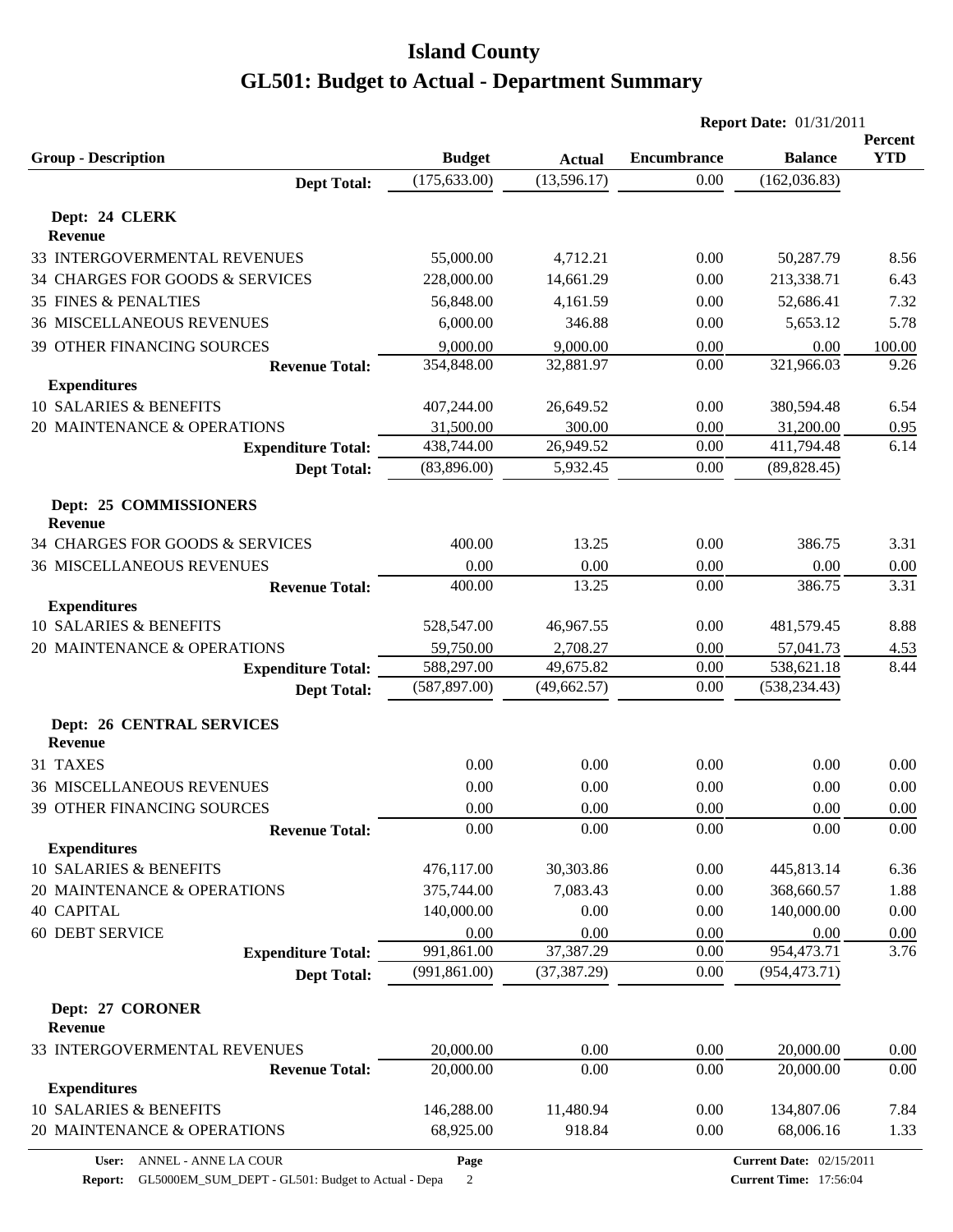|                                                     |               |               | <b>Report Date: 01/31/2011</b> |                |                       |
|-----------------------------------------------------|---------------|---------------|--------------------------------|----------------|-----------------------|
| <b>Group - Description</b>                          | <b>Budget</b> | <b>Actual</b> | <b>Encumbrance</b>             | <b>Balance</b> | Percent<br><b>YTD</b> |
| <b>Expenditure Total:</b>                           | 215,213.00    | 12,399.78     | 0.00                           | 202,813.22     | 5.76                  |
| <b>Dept Total:</b>                                  | (195, 213.00) | (12, 399.78)  | 0.00                           | (182, 813.22)  |                       |
| Dept: 28 FACILITIES & MAINTENANCE<br><b>Revenue</b> |               |               |                                |                |                       |
| 34 CHARGES FOR GOODS & SERVICES                     | 40,000.00     | 6,102.23      | 0.00                           | 33,897.77      | 15.25                 |
| <b>Revenue Total:</b>                               | 40,000.00     | 6,102.23      | 0.00                           | 33,897.77      | 15.25                 |
| <b>Expenditures</b>                                 |               |               |                                |                |                       |
| 10 SALARIES & BENEFITS                              | 558,009.00    | 42,769.76     | 0.00                           | 515,239.24     | 7.66                  |
| 20 MAINTENANCE & OPERATIONS                         | 422,750.00    | 0.00          | 0.00                           | 422,750.00     | 0.00                  |
| <b>Expenditure Total:</b>                           | 980,759.00    | 42,769.76     | 0.00                           | 937,989.24     | 4.36                  |
| <b>Dept Total:</b>                                  | (940, 759.00) | (36,667.53)   | 0.00                           | (904, 091.47)  |                       |
| Dept: 29 DISTRICT COURT<br><b>Revenue</b>           |               |               |                                |                |                       |
| 33 INTERGOVERMENTAL REVENUES                        | 259,860.00    | 10,418.04     | 0.00                           | 249,441.96     | 4.00                  |
| 34 CHARGES FOR GOODS & SERVICES                     | 233,500.00    | 13,528.69     | 0.00                           | 219,971.31     | 5.79                  |
| <b>35 FINES &amp; PENALTIES</b>                     | 531,300.00    | 36,251.51     | 0.00                           | 495,048.49     | 6.82                  |
| <b>36 MISCELLANEOUS REVENUES</b>                    | 10,000.00     | 1,092.91      | 0.00                           | 8,907.09       | 10.92                 |
| <b>38 NONREVENUES</b>                               | 0.00          | 5,631.43      | 0.00                           | (5,631.43)     | 0.00                  |
| <b>Revenue Total:</b>                               | 1,034,660.00  | 66,922.58     | 0.00                           | 967,737.42     | 6.46                  |
| <b>Expenditures</b>                                 |               |               |                                |                |                       |
| 10 SALARIES & BENEFITS                              | 854,740.00    | 62,346.72     | 0.00                           | 792,393.28     | 7.29                  |
| 20 MAINTENANCE & OPERATIONS                         | 91,010.00     | 6,564.28      | 0.00                           | 84,445.72      | 7.21                  |
| <b>Expenditure Total:</b>                           | 945,750.00    | 68,911.00     | 0.00                           | 876,839.00     | 7.28                  |
| <b>Dept Total:</b>                                  | 88,910.00     | (1,988.42)    | 0.00                           | 90,898.42      |                       |
| Dept: 36 MISCELLANEOUS<br><b>Expenditures</b>       |               |               |                                |                |                       |
| 10 SALARIES & BENEFITS                              | 82,000.00     | 1,466.95      | 0.00                           | 80,533.05      | 1.78                  |
| 20 MAINTENANCE & OPERATIONS                         | 258,255.00    | 141.20        | 0.00                           | 258,113.80     | 0.05                  |
| <b>30 INTERGOVERMENT</b>                            | 69,417.00     | 0.00          | 0.00                           | 69,417.00      | 0.00                  |
| <b>Expenditure Total:</b>                           | 409,672.00    | 1,608.15      | 0.00                           | 408,063.85     | 0.39                  |
| <b>Dept Total:</b>                                  | (409, 672.00) | (1,608.15)    | 0.00                           | (408, 063.85)  |                       |
| Dept: 39 PROSECUTING ATTORNEY<br><b>Revenue</b>     |               |               |                                |                |                       |
| 33 INTERGOVERMENTAL REVENUES                        | 179,867.00    | 448.94        | 0.00                           | 179,418.06     | 0.24                  |
| 34 CHARGES FOR GOODS & SERVICES                     | 32,500.00     | 2,113.13      | 0.00                           | 30,386.87      | 6.50                  |
| <b>35 FINES &amp; PENALTIES</b>                     | 0.00          | 291.99        | 0.00                           | (291.99)       | 0.00                  |
| <b>36 MISCELLANEOUS REVENUES</b>                    | 0.00          | 0.00          | 0.00                           | 0.00           | 0.00                  |
| 39 OTHER FINANCING SOURCES                          | 13,000.00     | 13,000.00     | 0.00                           | 0.00           | 100.00                |
| <b>Revenue Total:</b>                               | 225,367.00    | 15,854.06     | 0.00                           | 209,512.94     | 7.03                  |
| <b>Expenditures</b>                                 |               |               |                                |                |                       |
| 10 SALARIES & BENEFITS                              | 1,167,000.00  | 95,631.33     | 0.00                           | 1,071,368.67   | 8.19                  |
| 20 MAINTENANCE & OPERATIONS                         | 102,756.00    | 6,150.41      | 0.00                           | 96,605.59      | 5.98                  |
| <b>40 CAPITAL</b>                                   | 17,985.00     | 0.00          | 0.00                           | 17,985.00      | $0.00\,$              |
| <b>Expenditure Total:</b>                           | 1,287,741.00  | 101,781.74    | 0.00                           | 1,185,959.26   | 7.90                  |

**Page**

**Report:** GL5000EM\_SUM\_DEPT - GL501: Budget to Actual - Depa 3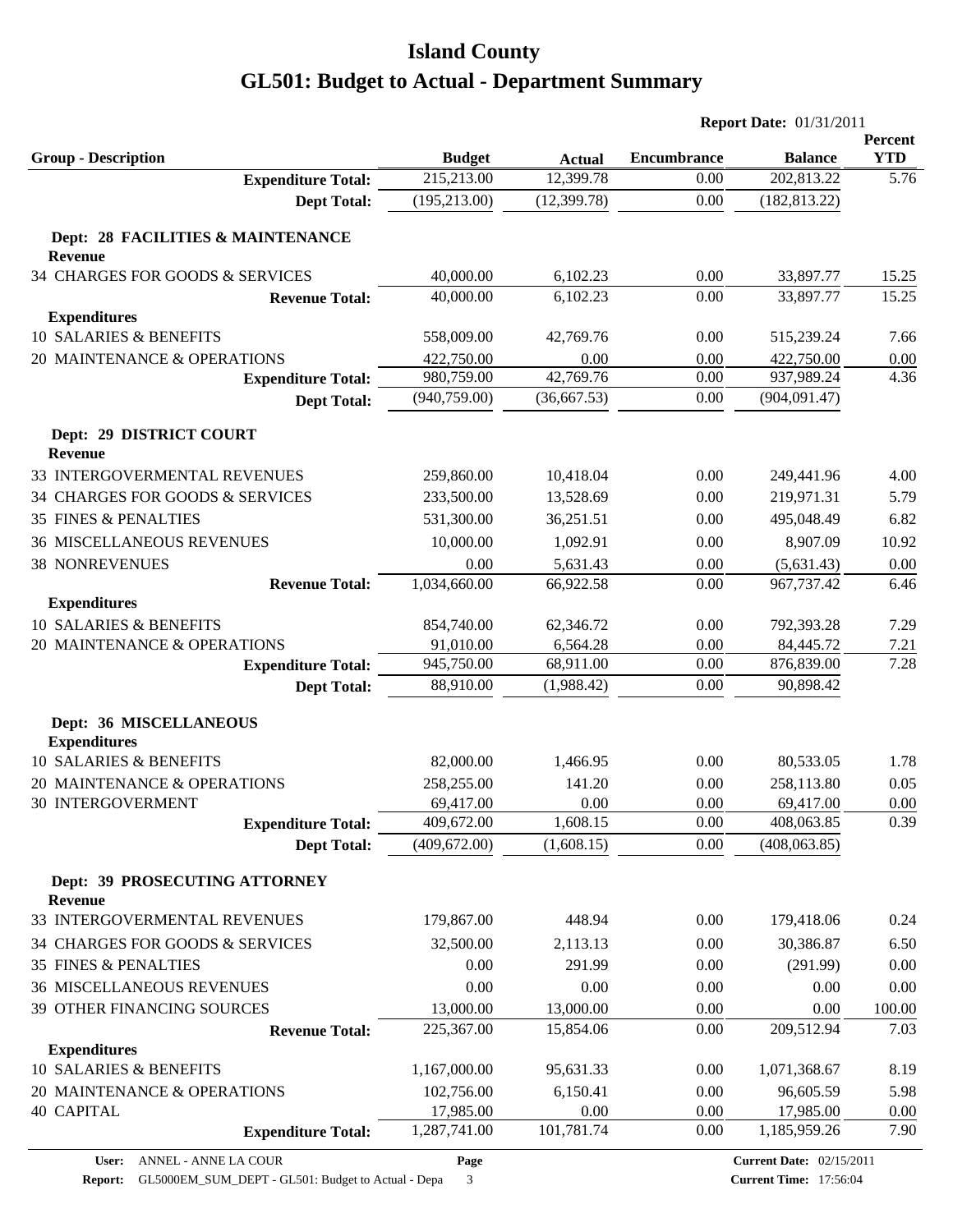|                                           |                |               |                    | <b>Report Date: 01/31/2011</b>  |                       |
|-------------------------------------------|----------------|---------------|--------------------|---------------------------------|-----------------------|
| <b>Group - Description</b>                | <b>Budget</b>  | <b>Actual</b> | <b>Encumbrance</b> | <b>Balance</b>                  | Percent<br><b>YTD</b> |
| <b>Dept Total:</b>                        | (1,062,374.00) | (85, 927.68)  | 0.00               | (976, 446.32)                   |                       |
|                                           |                |               |                    |                                 |                       |
| Dept: 40 SHERIFF                          |                |               |                    |                                 |                       |
| <b>Revenue</b>                            |                |               |                    |                                 |                       |
| 32 LICENSES & PERMITS                     | 20,000.00      | 2,584.25      | 0.00               | 17,415.75                       | 12.92                 |
| 33 INTERGOVERMENTAL REVENUES              | 217,000.00     | 8,328.70      | 0.00               | 208,671.30                      | 3.83                  |
| 34 CHARGES FOR GOODS & SERVICES           | 54,500.00      | 3,461.07      | 0.00               | 51,038.93                       | 6.35                  |
| <b>36 MISCELLANEOUS REVENUES</b>          | 4,700.00       | 727.07        | 0.00               | 3,972.93                        | 15.46                 |
| <b>38 NONREVENUES</b>                     | 0.00           | 1,522.25      | 0.00               | (1,522.25)                      | 0.00                  |
| 39 OTHER FINANCING SOURCES                | 616,000.00     | 616,000.00    | 0.00               | 0.00                            | 100.00                |
| <b>Revenue Total:</b>                     | 912,200.00     | 632,623.34    | 0.00               | 279,576.66                      | 69.35                 |
| <b>Expenditures</b>                       |                |               |                    |                                 |                       |
| 10 SALARIES & BENEFITS                    | 4,975,085.00   | 408,623.86    | 0.00               | 4,566,461.14                    | 8.21                  |
| 20 MAINTENANCE & OPERATIONS               | 847,284.00     | 155,911.09    | 0.00               | 691,372.91                      | 18.40                 |
| <b>30 INTERGOVERMENT</b>                  | 577,515.00     | 0.00          | 0.00               | 577,515.00                      | 0.00                  |
| 90 OTHER                                  | 0.00           | 252.00        | 0.00               | (252.00)                        | 0.00                  |
| <b>Expenditure Total:</b>                 | 6,399,884.00   | 564,786.95    | 0.00               | 5,835,097.05                    | 8.82                  |
| <b>Dept Total:</b>                        | (5,487,684.00) | 67,836.39     | 0.00               | (5,555,520.39)                  |                       |
| <b>Dept: 41 SUPERIOR COURT</b><br>Revenue |                |               |                    |                                 |                       |
| 32 LICENSES & PERMITS                     | 20,000.00      | 667.00        | 0.00               | 19,333.00                       | 3.33                  |
| 33 INTERGOVERMENTAL REVENUES              | 315,263.00     | 11,643.00     | 0.00               | 303,620.00                      | 3.69                  |
| 34 CHARGES FOR GOODS & SERVICES           | 18,000.00      | 1,929.77      | 0.00               | 16,070.23                       | 10.72                 |
| <b>36 MISCELLANEOUS REVENUES</b>          | 0.00           | 210.00        | 0.00               | (210.00)                        | 0.00                  |
| <b>Revenue Total:</b>                     | 353,263.00     | 14,449.77     | 0.00               | 338,813.23                      | 4.09                  |
| <b>Expenditures</b>                       |                |               |                    |                                 |                       |
| 10 SALARIES & BENEFITS                    | 910,692.00     | 73,735.00     | 0.00               | 836,957.00                      | 8.09                  |
| 20 MAINTENANCE & OPERATIONS               | 158,052.00     | 1,813.32      | 0.00               | 156,238.68                      | 1.14                  |
| <b>Expenditure Total:</b>                 | 1,068,744.00   | 75,548.32     | 0.00               | 993,195.68                      | 7.06                  |
| <b>Dept Total:</b>                        | (715, 481.00)  | (61,098.55)   | 0.00               | (654, 382.45)                   |                       |
| <b>Dept: 42 TREASURER</b>                 |                |               |                    |                                 |                       |
| Revenue                                   |                |               |                    |                                 |                       |
| 31 TAXES                                  | 83,000.00      | 5,750.35      | 0.00               | 77,249.65                       | 6.92                  |
| 34 CHARGES FOR GOODS & SERVICES           | 8,495.00       | 770.97        | 0.00               | 7,724.03                        | 9.07                  |
| <b>36 MISCELLANEOUS REVENUES</b>          | 356,000.00     | 15,439.38     | 0.00               | 340,560.62                      | 4.33                  |
| <b>Revenue Total:</b>                     | 447,495.00     | 21,960.70     | 0.00               | 425,534.30                      | 4.90                  |
| <b>Expenditures</b>                       |                |               |                    |                                 |                       |
| 10 SALARIES & BENEFITS                    | 401,812.00     | 24,997.94     | 0.00               | 376,814.06                      | 6.22                  |
| 20 MAINTENANCE & OPERATIONS               | 63,057.00      | 198.33        | 0.00               | 62,858.67                       | 0.31                  |
| <b>60 DEBT SERVICE</b>                    | 5,000.00       | 0.00          | 0.00               | 5,000.00                        | 0.00                  |
| <b>Expenditure Total:</b>                 | 469,869.00     | 25,196.27     | 0.00               | 444,672.73                      | 5.36                  |
| <b>Dept Total:</b>                        | (22, 374.00)   | (3,235.57)    | 0.00               | (19, 138.43)                    |                       |
|                                           |                |               |                    |                                 |                       |
| Dept: 47 BUDGET                           |                |               |                    |                                 |                       |
| <b>Expenditures</b>                       |                |               |                    |                                 |                       |
| <b>10 SALARIES &amp; BENEFITS</b>         | 118,952.00     | 10,275.52     | 0.00               | 108,676.48                      | 8.63                  |
| ANNEL - ANNE LA COUR<br>User:             | Page           |               |                    | <b>Current Date: 02/15/2011</b> |                       |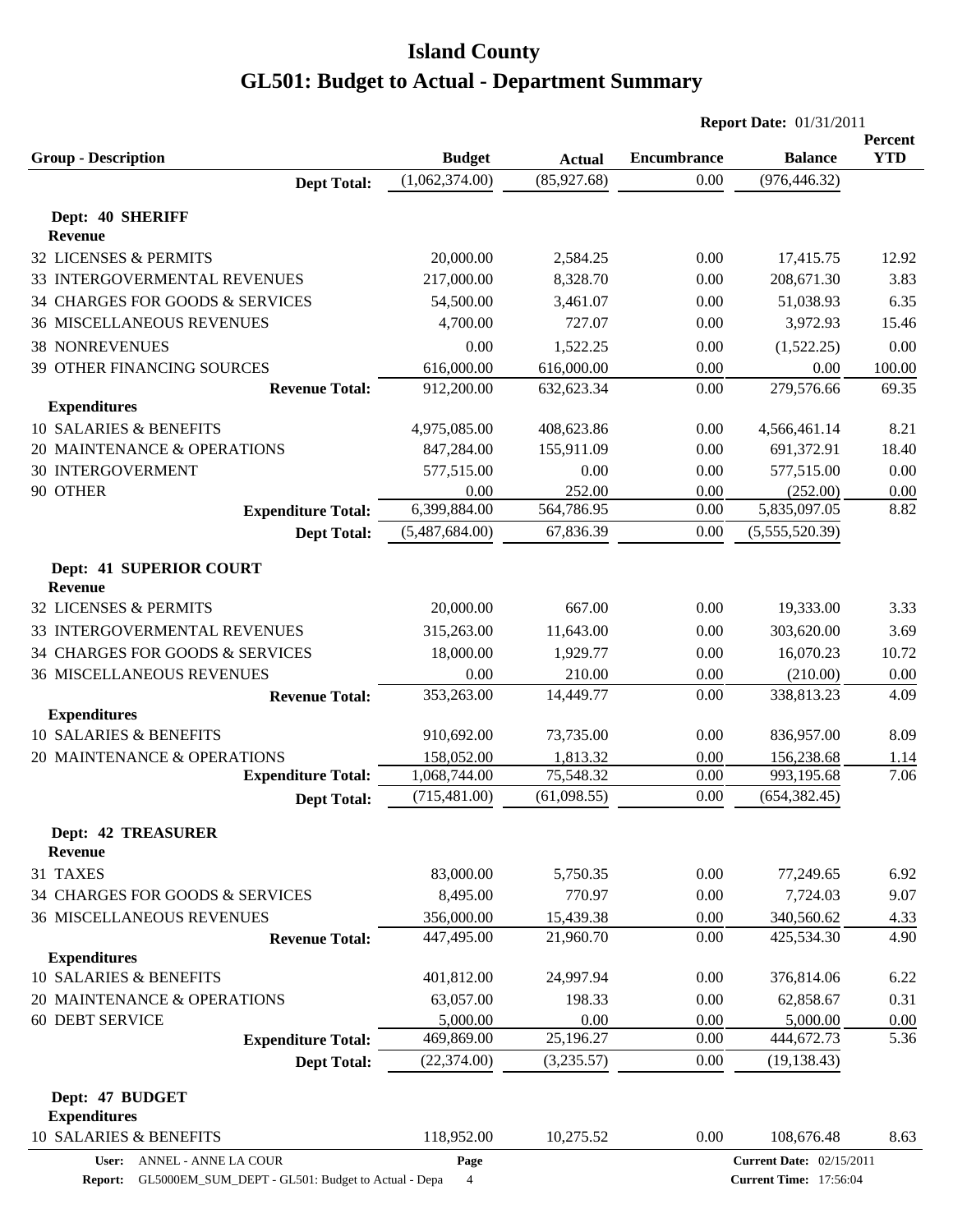|                                                           |                        |               | <b>Report Date: 01/31/2011</b> |                        |                       |
|-----------------------------------------------------------|------------------------|---------------|--------------------------------|------------------------|-----------------------|
| <b>Group - Description</b>                                | <b>Budget</b>          | <b>Actual</b> | <b>Encumbrance</b>             | <b>Balance</b>         | Percent<br><b>YTD</b> |
| 20 MAINTENANCE & OPERATIONS                               | 8,300.00               | 0.00          | 0.00                           | 8,300.00               | 0.00                  |
| <b>Expenditure Total:</b>                                 | 127,252.00             | 10,275.52     | 0.00                           | 116,976.48             | 8.07                  |
| <b>Dept Total:</b>                                        | (127, 252.00)          | (10, 275.52)  | 0.00                           | (116,976.48)           |                       |
| Dept: 48 EMERGENCY MANAGEMENT<br><b>Revenue</b>           |                        |               |                                |                        |                       |
| 33 INTERGOVERMENTAL REVENUES                              | 213,411.00             | 0.00          | 0.00                           | 213,411.00             | 0.00                  |
| <b>Revenue Total:</b>                                     | 213,411.00             | 0.00          | 0.00                           | 213,411.00             | 0.00                  |
| <b>Expenditures</b>                                       |                        |               |                                |                        |                       |
| 10 SALARIES & BENEFITS                                    | 50,677.00              | 0.00          | 0.00                           | 50,677.00              | 0.00                  |
| 20 MAINTENANCE & OPERATIONS                               | 179,133.00             | 0.00          | 0.00                           | 179,133.00             | 0.00                  |
| <b>30 INTERGOVERMENT</b>                                  | 25,000.00              | 0.00          | 0.00                           | 25,000.00              | 0.00                  |
| <b>40 CAPITAL</b>                                         | 17,278.00              | 0.00          | 0.00                           | 17,278.00              | 0.00                  |
| <b>Expenditure Total:</b>                                 | 272,088.00             | 0.00          | 0.00                           | 272,088.00             | 0.00                  |
| <b>Dept Total:</b>                                        | (58,677.00)            | 0.00          | 0.00                           | (58,677.00)            |                       |
| Dept: 51 CIVIL SERVICE<br><b>Revenue</b>                  |                        |               |                                |                        |                       |
| 34 CHARGES FOR GOODS & SERVICES                           | 500.00                 | 0.00          | 0.00                           | 500.00                 | 0.00                  |
| <b>Revenue Total:</b>                                     | 500.00                 | 0.00          | 0.00                           | 500.00                 | 0.00                  |
| <b>Expenditures</b>                                       |                        |               |                                |                        |                       |
| 20 MAINTENANCE & OPERATIONS                               | 0.00                   | 13.73         | 0.00                           | (13.73)                | 0.00                  |
| <b>Expenditure Total:</b>                                 | 0.00                   | 13.73         | 0.00                           | (13.73)                | 0.00                  |
| <b>Dept Total:</b>                                        | 500.00                 | (13.73)       | 0.00                           | 513.73                 |                       |
| Dept: 53 PLANNING<br><b>Revenue</b>                       |                        |               |                                |                        |                       |
| 32 LICENSES & PERMITS                                     | 870,000.00             | 66,873.10     | 0.00                           | 803,126.90             | 7.68                  |
| 33 INTERGOVERMENTAL REVENUES                              | 177,200.00             | 6,128.57      | 0.00                           | 171,071.43             | 3.45                  |
| 34 CHARGES FOR GOODS & SERVICES                           | 491,100.00             | 21,239.21     | 0.00                           | 469,860.79             | 4.32                  |
| <b>36 MISCELLANEOUS REVENUES</b>                          | 2,000.00               | (171.59)      | 0.00                           | 2,171.59               | $-8.57$               |
| 39 OTHER FINANCING SOURCES                                | 49,000.00              | 49,000.00     | 0.00                           | 0.00                   | 100.00                |
| <b>Revenue Total:</b>                                     | 1,589,300.00           | 143,069.29    | 0.00                           | 1,446,230.71           | 9.00                  |
| <b>Expenditures</b>                                       |                        |               |                                |                        |                       |
| 10 SALARIES & BENEFITS                                    | 1,380,283.00           | 98,642.42     | 0.00                           | 1,281,640.58           | 7.14                  |
| 20 MAINTENANCE & OPERATIONS                               | 218,308.00             | 919.31        | 0.00                           | 217,388.69             | 0.42                  |
| <b>Expenditure Total:</b>                                 | 1,598,591.00           | 99,561.73     | 0.00                           | 1,499,029.27           | 6.22                  |
| <b>Dept Total:</b>                                        | (9,291.00)             | 43,507.56     | 0.00                           | (52,798.56)            |                       |
| Dept: 54 GENERAL SERVICES ADMIN<br><b>Revenue</b>         |                        |               |                                |                        |                       |
| 31 TAXES                                                  | 0.00                   | 0.00          | 0.00                           | 0.00                   | 0.00                  |
| 33 INTERGOVERMENTAL REVENUES                              | 58,897.00              | 0.00          | 0.00                           | 58,897.00              | 0.00                  |
| 34 CHARGES FOR GOODS & SERVICES                           | 48,500.00              | 3,292.00      | 0.00                           | 45,208.00              | 6.78                  |
| 35 FINES & PENALTIES                                      |                        | 110.00        | 0.00                           |                        |                       |
|                                                           | 5,000.00               | 180.00        | 0.00                           | 4,890.00               | 2.20                  |
| <b>36 MISCELLANEOUS REVENUES</b><br><b>Revenue Total:</b> | 7,000.00<br>119,397.00 | 3,582.00      | 0.00                           | 6,820.00<br>115,815.00 | 2.57<br>3.00          |
| <b>Expenditures</b>                                       |                        |               |                                |                        |                       |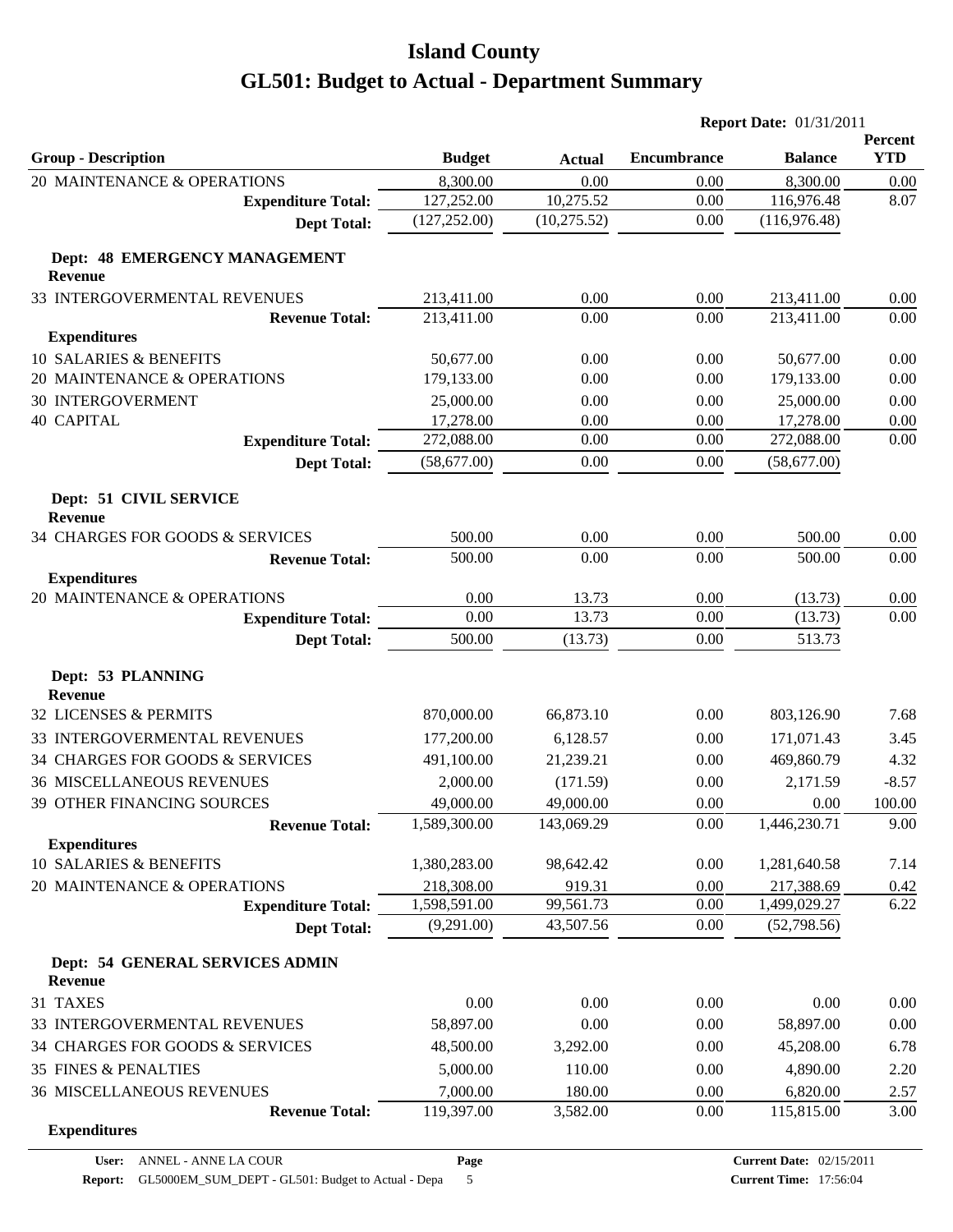|                                                   |                |               |                    | <b>Report Date: 01/31/2011</b> |                       |
|---------------------------------------------------|----------------|---------------|--------------------|--------------------------------|-----------------------|
| <b>Group - Description</b>                        | <b>Budget</b>  | <b>Actual</b> | <b>Encumbrance</b> | <b>Balance</b>                 | Percent<br><b>YTD</b> |
| 10 SALARIES & BENEFITS                            | 125,143.00     | 6,515.69      | 0.00               | 118,627.31                     | 5.20                  |
| 20 MAINTENANCE & OPERATIONS                       | 992,032.00     | 63,400.09     | 0.00               | 928,631.91                     | 6.39                  |
| 30 INTERGOVERMENT                                 | 11,044.00      | 3.24          | 0.00               | 11,040.76                      | 0.02                  |
| <b>40 CAPITAL</b>                                 | 0.00           | 0.00          | 0.00               | 0.00                           | 0.00                  |
| 60 DEBT SERVICE                                   | 0.00           | 0.00          | 0.00               | 0.00                           | 0.00                  |
| <b>Expenditure Total:</b>                         | 1,128,219.00   | 69,919.02     | 0.00               | 1,058,299.98                   | 6.19                  |
| <b>Dept Total:</b>                                | (1,008,822.00) | (66, 337.02)  | 0.00               | (942, 484.98)                  |                       |
| <b>Dept: 59 HUMAN RESOURCES</b><br><b>Revenue</b> |                |               |                    |                                |                       |
| <b>36 MISCELLANEOUS REVENUES</b>                  | 0.00           | 0.00          | 0.00               | 0.00                           | 0.00                  |
| <b>Revenue Total:</b>                             | 0.00           | 0.00          | 0.00               | 0.00                           | 0.00                  |
| <b>Expenditures</b>                               |                |               |                    |                                |                       |
| 10 SALARIES & BENEFITS                            | 138,400.00     | 9,419.06      | 0.00               | 128,980.94                     | 6.80                  |
| 20 MAINTENANCE & OPERATIONS                       | 13,800.00      | 3,815.82      | 0.00               | 9,984.18                       | 27.65                 |
| <b>Expenditure Total:</b>                         | 152,200.00     | 13,234.88     | 0.00               | 138,965.12                     | 8.69                  |
| <b>Dept Total:</b>                                | (152,200.00)   | (13, 234.88)  | 0.00               | (138, 965.12)                  |                       |
| Dept: 90 FUND NON-DEPARTMENTAL<br>Revenue         |                |               |                    |                                |                       |
| 30 USE OF FUND BALANCE/RESERVES                   | 150,000.00     | 0.00          | 0.00               | 150,000.00                     | 0.00                  |
| 31 TAXES                                          | 13,237,934.00  | 886,974.10    | 0.00               | 12,350,959.90                  | 6.70                  |
| 33 INTERGOVERMENTAL REVENUES                      | 1,007,000.00   | 135,944.10    | 0.00               | 871,055.90                     | 13.49                 |
| <b>36 MISCELLANEOUS REVENUES</b>                  | 14,000.00      | 250.94        | 0.00               | 13,749.06                      | 1.79                  |
| 39 OTHER FINANCING SOURCES                        | 1,192,000.00   | 1,192,000.00  | 0.00               | 0.00                           | 100.00                |
| <b>Revenue Total:</b>                             | 15,600,934.00  | 2,215,169.14  | 0.00               | 13,385,764.86                  | 14.19                 |
| <b>Expenditures</b>                               |                |               |                    |                                |                       |
| 10 SALARIES & BENEFITS                            | (196,000.00)   | 0.00          | 0.00               | (196,000.00)                   | 0.00                  |
| 20 MAINTENANCE & OPERATIONS                       | 105,760.00     | 0.00          | 0.00               | 105,760.00                     | 0.00                  |
| 50 INTERDEPT & TRANSFERS                          | 1,668,107.00   | 1,668,107.00  | 0.00               | 0.00                           | 100.00                |
| <b>60 DEBT SERVICE</b>                            | 0.00           | 0.00          | 0.00               | 0.00                           | 0.00                  |
| 90 OTHER                                          | 421,000.00     | 0.00          | $0.00\,$           | 421,000.00                     | 0.00                  |
| <b>Expenditure Total:</b>                         | 1,998,867.00   | 1,668,107.00  | 0.00               | 330,760.00                     | 83.45                 |
| <b>Dept Total:</b>                                | 13,602,067.00  | 547,062.14    | 0.00               | 13,055,004.86                  |                       |
|                                                   |                |               |                    |                                |                       |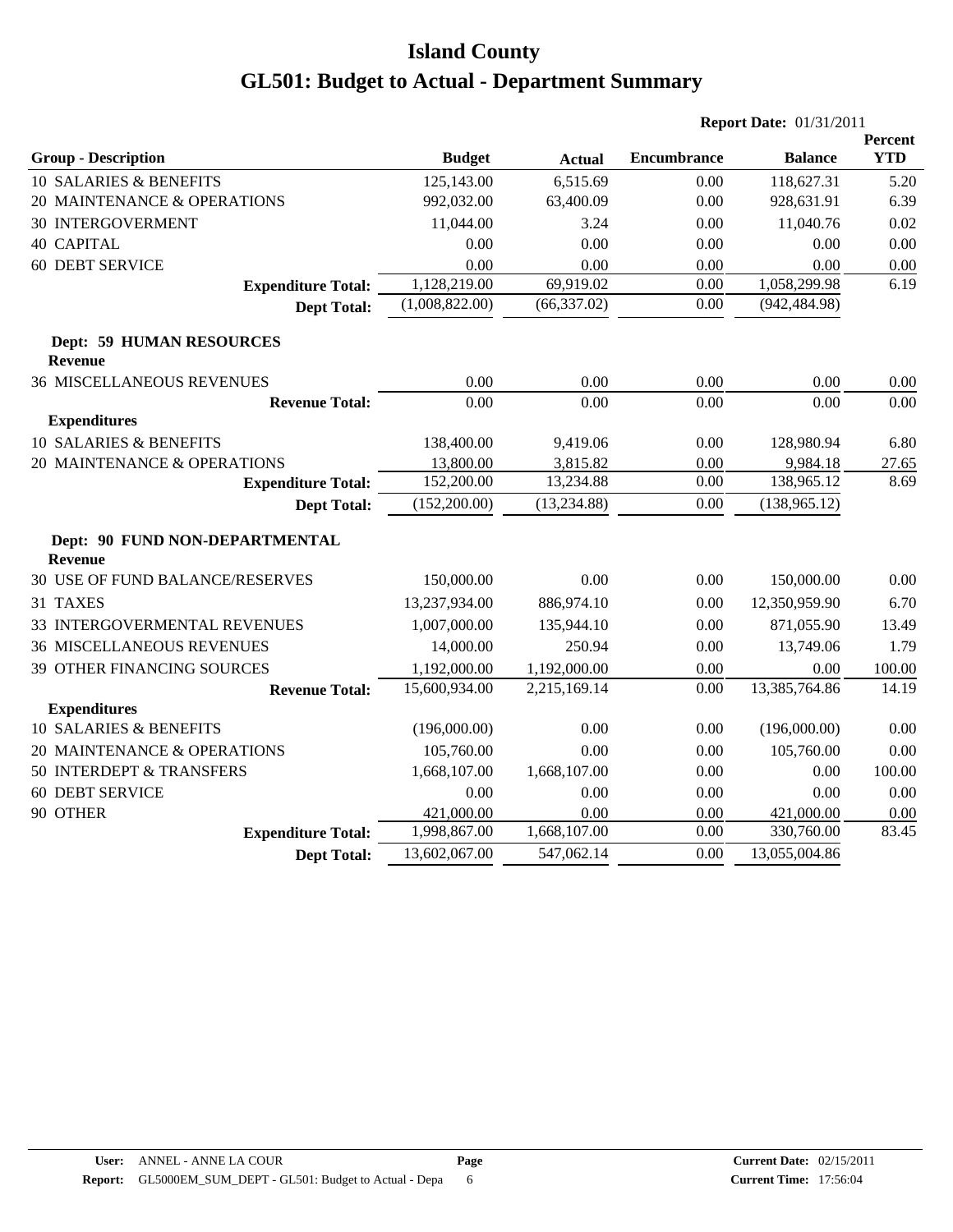|                                  |                                          |                                            |              | 2011                      | 2011<br><b>Month</b>    | 2011<br>Year to      | 2011<br><b>Encumbered</b> | 2011                    |                       |
|----------------------------------|------------------------------------------|--------------------------------------------|--------------|---------------------------|-------------------------|----------------------|---------------------------|-------------------------|-----------------------|
| Object                           | <b>Description</b>                       | <b>Prior Years to Date Actuals</b><br>2009 | 2010         | Approved<br><b>Budget</b> | to Date @<br>01/31/2011 | Date @<br>01/31/2011 | Amount @<br>01/31/2011    | Balance @<br>01/31/2011 | Percent<br><b>YTD</b> |
|                                  | 2% HOTEL/MOTEL PUBLIC FACILITI (124)     |                                            |              |                           |                         |                      |                           |                         |                       |
| USE OF FUND BALANCE              |                                          | 0.00                                       | 0.00         | 0.00                      | 0.00                    | 0.00                 | 0.00                      | 0.00                    | 0%                    |
| <b>REVENUES</b>                  |                                          | 4,824.30                                   | 3,504.32     | 115,000.00                | 3,116.77                | 3,116.77             | 0.00                      | 111,883.23              | 3%                    |
| <b>EXPENDITURES</b>              |                                          | 0.00                                       | 0.00         | (110, 400.00)             | 0.00                    | 0.00                 | 0.00                      | (110, 400.00)           | 0%                    |
| <b>TRANSFERS OUT</b>             |                                          | (321.00)                                   | (4,600.00)   | (4,600.00)                | (4,500.00)              | (4,500.00)           | 0.00                      | (100.00)                | 98 %                  |
|                                  | Net 2% HOTEL/MOTEL PUBLIC FACILITI (124) | 4,503.30                                   | (1,095.68)   | 0.00                      | (1,383.23)              | (1,383.23)           | 0.00                      | 1,383.23                |                       |
|                                  | ALCOHOL/SUBSTANCE ABUSE (123)            |                                            |              |                           |                         |                      |                           |                         |                       |
| USE OF FUND BALANCE              |                                          | 0.00                                       | 0.00         | 0.00                      | 0.00                    | 0.00                 | 0.00                      | 0.00                    | 0%                    |
| <b>REVENUES</b>                  |                                          | 573.70                                     | 482.81       | 11,000.00                 | 624.84                  | 624.84               | 0.00                      | 10,375.16               | 6 %                   |
| <b>GRANT REVENUES</b>            |                                          | 0.00                                       | 0.00         | 584,395.00                | 0.00                    | 0.00                 | 0.00                      | 584,395.00              | 0%                    |
| <b>EXPENDITURES</b>              |                                          | (13,360.28)                                | (18, 169.23) | (595, 395.00)             | (4,401.90)              | (4,401.90)           | 0.00                      | (590, 993.10)           | 1 %                   |
| <b>TRANSFERS IN</b>              |                                          | 2.757.88                                   | 28,883.00    | 0.00                      | 0.00                    | 0.00                 | 0.00                      | 0.00                    | $0\%$                 |
| <b>TRANSFERS OUT</b>             |                                          | (1,322.75)                                 | 0.00         | 0.00                      | 0.00                    | 0.00                 | 0.00                      | 0.00                    | 0%                    |
|                                  | Net ALCOHOL/SUBSTANCE ABUSE (123)        | (11, 351.45)                               | 11,196.58    | 0.00                      | (3,777.06)              | (3,777.06)           | 0.00                      | 3,777.06                |                       |
| <b>ANTI-PROFITEERING (136)</b>   |                                          |                                            |              |                           |                         |                      |                           |                         |                       |
| USE OF FUND BALANCE              |                                          | 0.00                                       | 0.00         | 0.00                      | 0.00                    | 0.00                 | 0.00                      | 0.00                    | $0\%$                 |
| <b>REVENUES</b>                  |                                          | 34.97                                      | 3.07         | 0.00                      | 2.50                    | 2.50                 | 0.00                      | (2.50)                  | $0\%$                 |
| <b>TRANSFERS OUT</b>             |                                          | 0.00                                       | 0.00         | 0.00                      | 0.00                    | 0.00                 | 0.00                      | 0.00                    | 0%                    |
| Net ANTI-PROFITEERING (136)      |                                          | 34.97                                      | 3.07         | 0.00                      | 2.50                    | 2.50                 | 0.00                      | (2.50)                  |                       |
| <b>AUDITOR'S O &amp; M (118)</b> |                                          |                                            |              |                           |                         |                      |                           |                         |                       |
| USE OF FUND BALANCE              |                                          | 0.00                                       | 0.00         | 0.00                      | 0.00                    | 0.00                 | 0.00                      | 0.00                    | $0\%$                 |
| <b>REVENUES</b>                  |                                          | 6.944.76                                   | 6,037.63     | 124,665.00                | 5,082.60                | 5,082.60             | 0.00                      | 119,582.40              | 4 %                   |
| <b>EXPENDITURES</b>              |                                          | (6,590.15)                                 | (5,806.97)   | (150,065.00)              | (6, 141.81)             | (6, 141.81)          | 0.00                      | (143, 923.19)           | 4 %                   |
| <b>TRANSFERS IN</b>              |                                          | 2,155.49                                   | 25,400.00    | 25,400.00                 | 25,400.00               | 25,400.00            | 0.00                      | 0.00                    | 100 %                 |
| <b>TRANSFERS OUT</b>             |                                          | 0.00                                       | 0.00         | 0.00                      | 0.00                    | 0.00                 | 0.00                      | 0.00                    | 0%                    |
| Net AUDITOR'S O & M (118)        |                                          | 2.510.10                                   | 25,630.66    | 0.00                      | 24.340.79               | 24.340.79            | 0.00                      | (24, 340.79)            |                       |
| <b>CAPITAL DRAINAGE (321)</b>    |                                          |                                            |              |                           |                         |                      |                           |                         |                       |
| <b>EXPENDITURES</b>              |                                          | (10, 208.00)                               | (6,462.09)   | (410,000.00)              | (440.22)                | (440.22)             | 0.00                      | (409, 559.78)           | 0%                    |
| <b>TRANSFERS IN</b>              |                                          | 0.00                                       | 100,000.00   | 410,000.00                | 111,000.00              | 111,000.00           | 0.00                      | 299,000.00              | 27 %                  |
| <b>TRANSFERS OUT</b>             |                                          | 0.00                                       | (22.700.00)  | 0.00                      | (16,800.00)             | (16,800.00)          | 0.00                      | 16.800.00               | 0%                    |
| Net CAPITAL DRAINAGE (321)       |                                          | (10, 208.00)                               | 70,837.91    | 0.00                      | 93,759.78               | 93,759.78            | 0.00                      | (93,759.78)             |                       |
| CASA FUND (131)                  |                                          |                                            |              |                           |                         |                      |                           |                         |                       |
| USE OF FUND BALANCE              |                                          | 0.00                                       | 0.00         | 7,000.00                  | 0.00                    | 0.00                 | 0.00                      | 7,000.00                | 0%                    |
| <b>REVENUES</b>                  |                                          | 0.00                                       | 0.00         | 0.00                      | 200.00                  | 200.00               | 0.00                      | (200.00)                | $0\%$                 |
| <b>GRANT REVENUES</b>            |                                          | 0.00                                       | 0.00         | 59,031.00                 | 4,919.25                | 4,919.25             | 0.00                      | 54,111.75               | 8%                    |
| <b>EXPENDITURES</b>              |                                          | (7,675.95)                                 | (8,022.74)   | (116, 622.00)             | (7,674.72)              | (7,674.72)           | 0.00                      | (108, 947.28)           | 7%                    |
| <b>TRANSFERS IN</b>              |                                          | 4,215.88                                   | 50,591.00    | 50,591.00                 | 50,591.00               | 50,591.00            | 0.00                      | 0.00                    | 100 %                 |
| <b>TRANSFERS OUT</b>             |                                          | 0.00                                       | 0.00         | 0.00                      | 0.00                    | 0.00                 | 0.00                      | 0.00                    | 0%                    |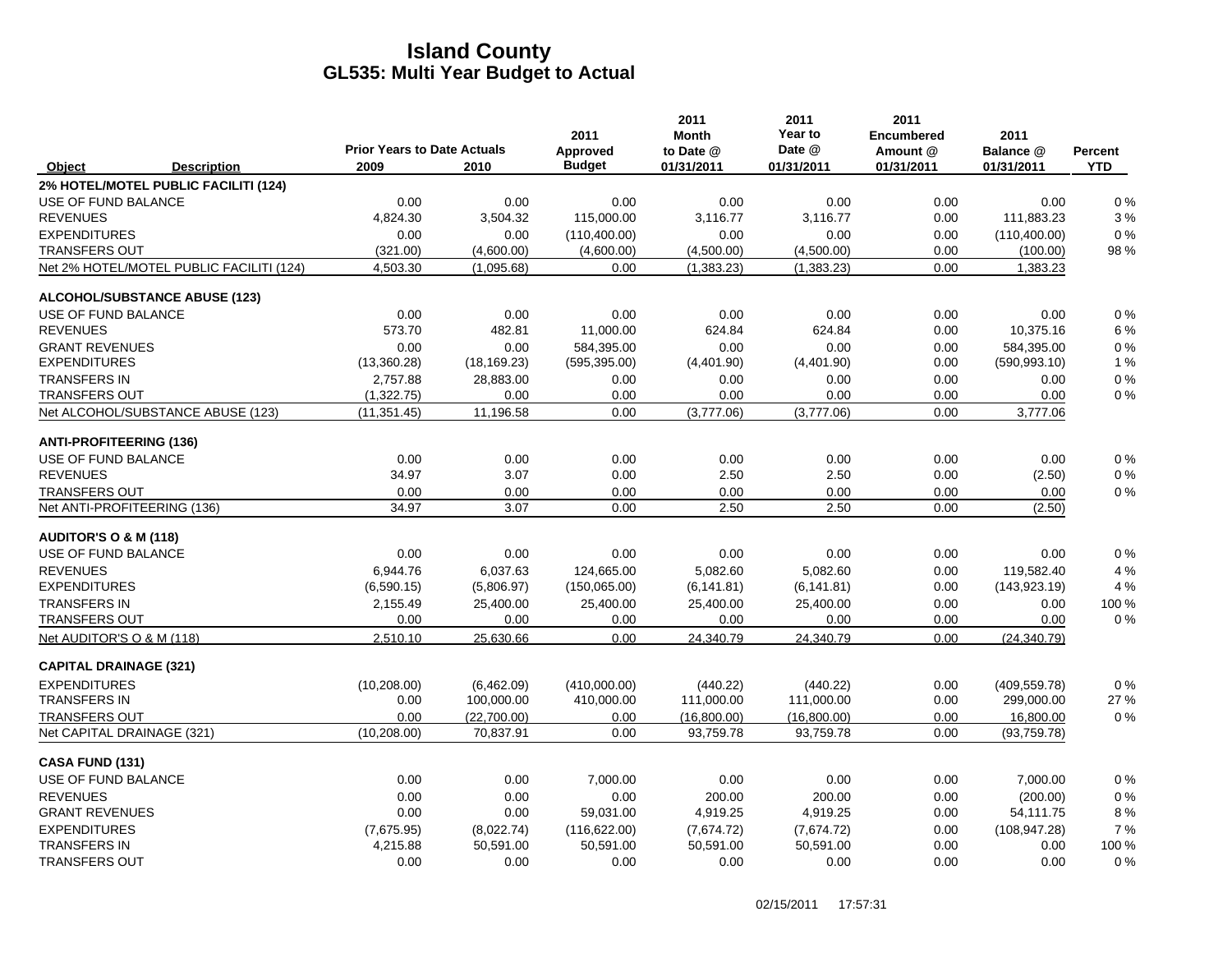|                                             | <b>Prior Years to Date Actuals</b> |            | 2011<br>Approved | 2011<br><b>Month</b><br>to Date @ | 2011<br>Year to<br>Date @ | 2011<br><b>Encumbered</b><br>Amount @ | 2011<br>Balance @ | <b>Percent</b> |
|---------------------------------------------|------------------------------------|------------|------------------|-----------------------------------|---------------------------|---------------------------------------|-------------------|----------------|
| Object<br><b>Description</b>                | 2009                               | 2010       | <b>Budget</b>    | 01/31/2011                        | 01/31/2011                | 01/31/2011                            | 01/31/2011        | <b>YTD</b>     |
| Net CASA FUND (131)                         | (3,460.07)                         | 42,568.26  | 0.00             | 48,035.53                         | 48,035.53                 | 0.00                                  | (48, 035.53)      |                |
| <b>COMM MENTAL HEALTH FACILITY (148)</b>    |                                    |            |                  |                                   |                           |                                       |                   |                |
| <b>REVENUES</b>                             | 482.26                             | 0.00       | 5,566.00         | 0.00                              | 0.00                      | 0.00                                  | 5,566.00          | 0%             |
| <b>EXPENDITURES</b>                         | 0.00                               | (409.61)   | (5,566.00)       | (409.61)                          | (409.61)                  | 0.00                                  | (5, 156.39)       | 7%             |
| Net COMM MENTAL HEALTH FACILITY (148)       | 482.26                             | (409.61)   | 0.00             | (409.61)                          | (409.61)                  | 0.00                                  | 409.61            |                |
| <b>CONSERVATION FUTURES (132)</b>           |                                    |            |                  |                                   |                           |                                       |                   |                |
| USE OF FUND BALANCE                         | 0.00                               | 0.00       | 0.00             | 0.00                              | 0.00                      | 0.00                                  | 0.00              | 0%             |
| <b>REVENUES</b>                             | 1.507.32                           | 2.589.11   | 677.000.00       | 6.778.95                          | 6.778.95                  | 0.00                                  | 670.221.05        | 1%             |
| <b>GRANT REVENUES</b>                       | 44,484.87                          | 0.00       | 0.00             | 0.00                              | 0.00                      | 0.00                                  | 0.00              | 0%             |
| <b>EXPENDITURES</b>                         | (758.58)                           | (237.00)   | (677,000.00)     | (457.96)                          | (457.96)                  | 0.00                                  | (676, 542.04)     | 0%             |
| <b>TRANSFERS OUT</b>                        | 0.00                               | 0.00       | 0.00             | 0.00                              | 0.00                      | 0.00                                  | 0.00              | 0%             |
| Net CONSERVATION FUTURES (132)              | 45,233.61                          | 2,352.11   | 0.00             | 6,320.99                          | 6,320.99                  | 0.00                                  | (6,320.99)        |                |
| <b>CONSTRUCTION &amp; ACQUISITION (308)</b> |                                    |            |                  |                                   |                           |                                       |                   |                |
| USE OF FUND BALANCE                         | 0.00                               | 0.00       | 0.00             | 0.00                              | 0.00                      | 0.00                                  | 0.00              | 0%             |
| <b>EXPENDITURES</b>                         | 0.00                               | 0.00       | 0.00             | 0.00                              | 0.00                      | 0.00                                  | 0.00              | $0\%$          |
| <b>TRANSFERS IN</b>                         | 0.00                               | 0.00       | 0.00             | 0.00                              | 0.00                      | 0.00                                  | 0.00              | $0\%$          |
| Net CONSTRUCTION & ACQUISITION (308)        | 0.00                               | 0.00       | 0.00             | 0.00                              | 0.00                      | 0.00                                  | 0.00              |                |
| <b>CORNET BAY DOCK (119)</b>                |                                    |            |                  |                                   |                           |                                       |                   |                |
| <b>REVENUES</b>                             | 0.00                               | 2,350.00   | 16,400.00        | 1,410.00                          | 1,410.00                  | 0.00                                  | 14,990.00         | 9%             |
| <b>EXPENDITURES</b>                         | (439.16)                           | 2,179.27   | (16,400.00)      | (478.82)                          | (478.82)                  | 0.00                                  | (15,921.18)       | 3%             |
| <b>TRANSFERS OUT</b>                        | 0.00                               | (600.00)   | 0.00             | (700.00)                          | (700.00)                  | 0.00                                  | 700.00            | 0%             |
| Net CORNET BAY DOCK (119)                   | (439.16)                           | 3,929.27   | 0.00             | 231.18                            | 231.18                    | 0.00                                  | (231.18)          |                |
| <b>COUNTY FAIR (110)</b>                    |                                    |            |                  |                                   |                           |                                       |                   |                |
| <b>REVENUES</b>                             | 1,532.93                           | 4,268.00   | 238.000.00       | 3,537.60                          | 3.537.60                  | 0.00                                  | 234.462.40        | 1%             |
| <b>GRANT REVENUES</b>                       | 0.00                               | 0.00       | 0.00             | 0.00                              | 0.00                      | 0.00                                  | 0.00              | 0%             |
| <b>EXPENDITURES</b>                         | (5,025.45)                         | (3,920.69) | (268,000.00)     | (5,007.22)                        | (5,007.22)                | 0.00                                  | (262, 992.78)     | 2%             |
| <b>TRANSFERS IN</b>                         | 0.00                               | 0.00       | 30,000.00        | 0.00                              | 0.00                      | 0.00                                  | 30,000.00         | 0%             |
| <b>TRANSFERS OUT</b>                        | 0.00                               | 0.00       | 0.00             | 0.00                              | 0.00                      | 0.00                                  | 0.00              | 0%             |
| Net COUNTY FAIR (110)                       | (3,492.52)                         | 347.31     | 0.00             | (1,469.62)                        | (1,469.62)                | 0.00                                  | 1,469.62          |                |
| <b>COUNTY LAW LIBRARY (103)</b>             |                                    |            |                  |                                   |                           |                                       |                   |                |
| USE OF FUND BALANCE                         | 0.00                               | 0.00       | 6,780.00         | 0.00                              | 0.00                      | 0.00                                  | 6,780.00          | 0%             |
| <b>REVENUES</b>                             | 2.042.61                           | 1.473.33   | 26.100.00        | 1.959.66                          | 1.959.66                  | 0.00                                  | 24.140.34         | 8%             |
| <b>EXPENDITURES</b>                         | (1,689.69)                         | (1,953.90) | (32,880.00)      | (1,674.58)                        | (1,674.58)                | 0.00                                  | (31, 205.42)      | 5 %            |
| Net COUNTY LAW LIBRARY (103)                | 352.92                             | (480.57)   | 0.00             | 285.08                            | 285.08                    | 0.00                                  | (285.08)          |                |
| <b>COUNTY ROAD (101)</b>                    |                                    |            |                  |                                   |                           |                                       |                   |                |
| USE OF FUND BALANCE                         | 0.00                               | 0.00       | 13,113.00        | 0.00                              | 0.00                      | 0.00                                  | 13,113.00         | 0%             |
| <b>REVENUES</b>                             | 451.777.17                         | 489.842.58 | 14,801,331.00    | 538.016.84                        | 538.016.84                | 0.00                                  | 14,263,314.16     | 4 %            |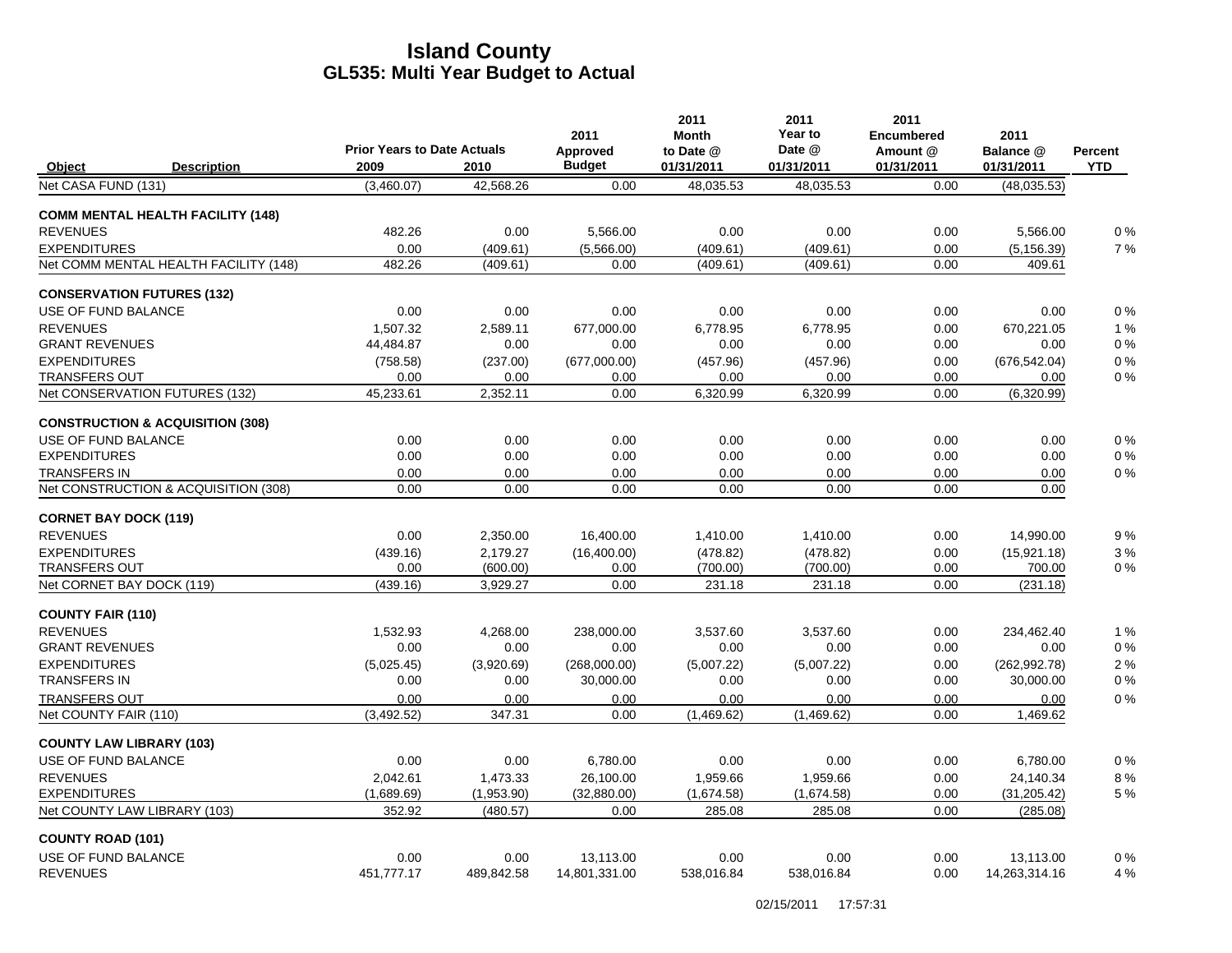|                                                |                    | <b>Prior Years to Date Actuals</b> |                    | 2011<br>Approved   | 2011<br><b>Month</b><br>to Date @ | 2011<br>Year to<br>Date @ | 2011<br><b>Encumbered</b><br>Amount @ | 2011<br>Balance @     | Percent     |
|------------------------------------------------|--------------------|------------------------------------|--------------------|--------------------|-----------------------------------|---------------------------|---------------------------------------|-----------------------|-------------|
| Object                                         | <b>Description</b> | 2009                               | 2010               | <b>Budget</b>      | 01/31/2011                        | 01/31/2011                | 01/31/2011                            | 01/31/2011            | <b>YTD</b>  |
| <b>GRANT REVENUES</b>                          |                    | 17,652.59                          | 328.908.97         | 4,541,277.00       | 362.535.59                        | 362.535.59                | 0.00                                  | 4.178.741.41          | 8%          |
| <b>EXPENDITURES</b>                            |                    | (484.768.15)                       | (562, 219.71)      | (17,776,124.00)    | (418.785.48)                      | (418.785.48)              | 0.00                                  | (17.357.338.52)       | 2%          |
| <b>TRANSFERS IN</b>                            |                    | 0.00                               | 0.00               | 0.00               | 0.00                              | 0.00                      | 0.00                                  | 0.00                  | 0%          |
| <b>TRANSFERS OUT</b>                           |                    | (120, 276.23)                      | (1,526,217.00)     | (1,579,597.00)     | (1,514,967.00)                    | (1,514,967.00)            | 0.00                                  | (64, 630.00)          | 96 %        |
| Net COUNTY ROAD (101)                          |                    | (135, 614.62)                      | (1,269,685.16)     | 0.00               | (1,033,200.05)                    | (1,033,200.05)            | 0.00                                  | 1,033,200.05          |             |
| <b>COURTHOUSE EXPANSION (309)</b>              |                    |                                    |                    |                    |                                   |                           |                                       |                       |             |
| <b>REVENUES</b>                                |                    | 10.05                              | 2.29               | 0.00               | 1.86                              | 1.86                      | 0.00                                  | (1.86)                | $0\%$       |
| Net COURTHOUSE EXPANSION (309)                 |                    | 10.05                              | 2.29               | 0.00               | 1.86                              | 1.86                      | 0.00                                  | (1.86)                |             |
| <b>DEVELOPMENTAL DISABILITIES (114)</b>        |                    |                                    |                    |                    |                                   |                           |                                       |                       |             |
| USE OF FUND BALANCE                            |                    | 0.00                               | 0.00               | 0.00               | 0.00                              | 0.00                      | 0.00                                  | 0.00                  | 0%          |
| <b>REVENUES</b>                                |                    | 414.10                             | 720.10             | 190,000.00         | 1,885.16                          | 1,885.16                  | 0.00                                  | 188,114.84            | 1%          |
| <b>GRANT REVENUES</b>                          |                    | 0.00                               | 0.00               | 517,107.00         | 0.00                              | 0.00                      | 0.00                                  | 517,107.00            | 0%          |
| <b>EXPENDITURES</b>                            |                    | (8,661.70)                         | (8,577.59)         | (707, 107.00)      | (8,014.10)                        | (8,014.10)                | 0.00                                  | (699,092.90)          | 1%          |
| <b>TRANSFERS OUT</b>                           |                    | 0.00                               | 0.00               | 0.00               | 0.00                              | 0.00                      | 0.00                                  | 0.00                  | 0%          |
| Net DEVELOPMENTAL DISABILITIES (114)           |                    | (8, 247.60)                        | (7, 857.49)        | 0.00               | (6, 128.94)                       | (6, 128.94)               | 0.00                                  | 6,128.94              |             |
| <b>DRUG SEIZURE (133)</b>                      |                    |                                    |                    |                    |                                   |                           |                                       |                       |             |
| USE OF FUND BALANCE                            |                    | 0.00                               | 0.00               | 0.00               | 0.00                              | 0.00                      | 0.00                                  | 0.00                  | 0%          |
| <b>REVENUES</b>                                |                    | (413.53)                           | 179.53             | 10,000.00          | 675.97                            | 675.97                    | 0.00                                  | 9,324.03              | 7%          |
| <b>EXPENDITURES</b>                            |                    | (45.44)                            | 0.00               | (10,000.00)        | 0.00                              | 0.00                      | 0.00                                  | (10,000.00)           | 0%          |
| <b>TRANSFERS OUT</b><br>Net DRUG SEIZURE (133) |                    | 0.00<br>(458.97)                   | 0.00<br>179.53     | 0.00<br>0.00       | 0.00<br>675.97                    | 0.00<br>675.97            | 0.00<br>0.00                          | 0.00<br>(675.97)      | 0%          |
|                                                |                    |                                    |                    |                    |                                   |                           |                                       |                       |             |
| <b>ELECTION RESERVE (111)</b>                  |                    |                                    |                    |                    |                                   |                           |                                       |                       |             |
| USE OF FUND BALANCE                            |                    | 0.00                               | 0.00               | 0.00               | 0.00                              | 0.00                      | 0.00                                  | 0.00                  | 0%          |
| <b>REVENUES</b><br><b>GRANT REVENUES</b>       |                    | 4,655.08<br>0.00                   | (15.50)            | 250,000.00<br>0.00 | 124.00<br>0.00                    | 124.00<br>0.00            | 0.00<br>0.00                          | 249,876.00<br>0.00    | 0%<br>0%    |
| <b>EXPENDITURES</b>                            |                    |                                    | 0.00               |                    |                                   |                           |                                       |                       |             |
| <b>TRANSFERS IN</b>                            |                    | (53,022.07)<br>31,700.00           | (48, 345.08)       | (450,000.00)       | (34, 545.16)<br>200,000.00        | (34, 545.16)              | 0.00<br>0.00                          | (415, 454.84)<br>0.00 | 8%<br>100 % |
| <b>TRANSFERS OUT</b>                           |                    | 0.00                               | 219,925.00<br>0.00 | 200,000.00<br>0.00 | 0.00                              | 200,000.00<br>0.00        | 0.00                                  | 0.00                  | 0%          |
| Net ELECTION RESERVE (111)                     |                    | (16.666.99)                        | 171.564.42         | 0.00               | 165.578.84                        | 165,578.84                | 0.00                                  | (165, 578.84)         |             |
| <b>ENHANCED 911 (140)</b>                      |                    |                                    |                    |                    |                                   |                           |                                       |                       |             |
| <b>REVENUES</b>                                |                    | 14.868.52                          | 9.601.50           | 740,000.00         | 51.901.66                         | 51.901.66                 | 0.00                                  | 688.098.34            | 7%          |
| <b>GRANT REVENUES</b>                          |                    | 0.00                               | 0.00               | 0.00               | 0.00                              | 0.00                      | 0.00                                  | 0.00                  | 0%          |
| <b>EXPENDITURES</b>                            |                    | 0.00                               | 0.00               | (738, 500.00)      | 0.00                              | 0.00                      | 0.00                                  | (738, 500.00)         | 0%          |
| <b>TRANSFERS OUT</b>                           |                    | (125.00)                           | (1,500.00)         | (1,500.00)         | (1,500.00)                        | (1,500.00)                | 0.00                                  | 0.00                  | 100 %       |
| Net ENHANCED 911 (140)                         |                    | 14,743.52                          | 8,101.50           | 0.00               | 50,401.66                         | 50,401.66                 | 0.00                                  | (50, 401.66)          |             |
| <b>EXTENSION SERVICES (160)</b>                |                    |                                    |                    |                    |                                   |                           |                                       |                       |             |
| <b>REVENUES</b>                                |                    | 1,355.00                           | 0.00               | 232,283.00         | 0.00                              | 0.00                      | 0.00                                  | 232,283.00            | 0%          |
| <b>GRANT REVENUES</b>                          |                    | 0.00                               | 30,264.24          | 176,309.00         | 0.00                              | 0.00                      | 0.00                                  | 176,309.00            | 0%          |
|                                                |                    |                                    |                    |                    |                                   |                           |                                       |                       |             |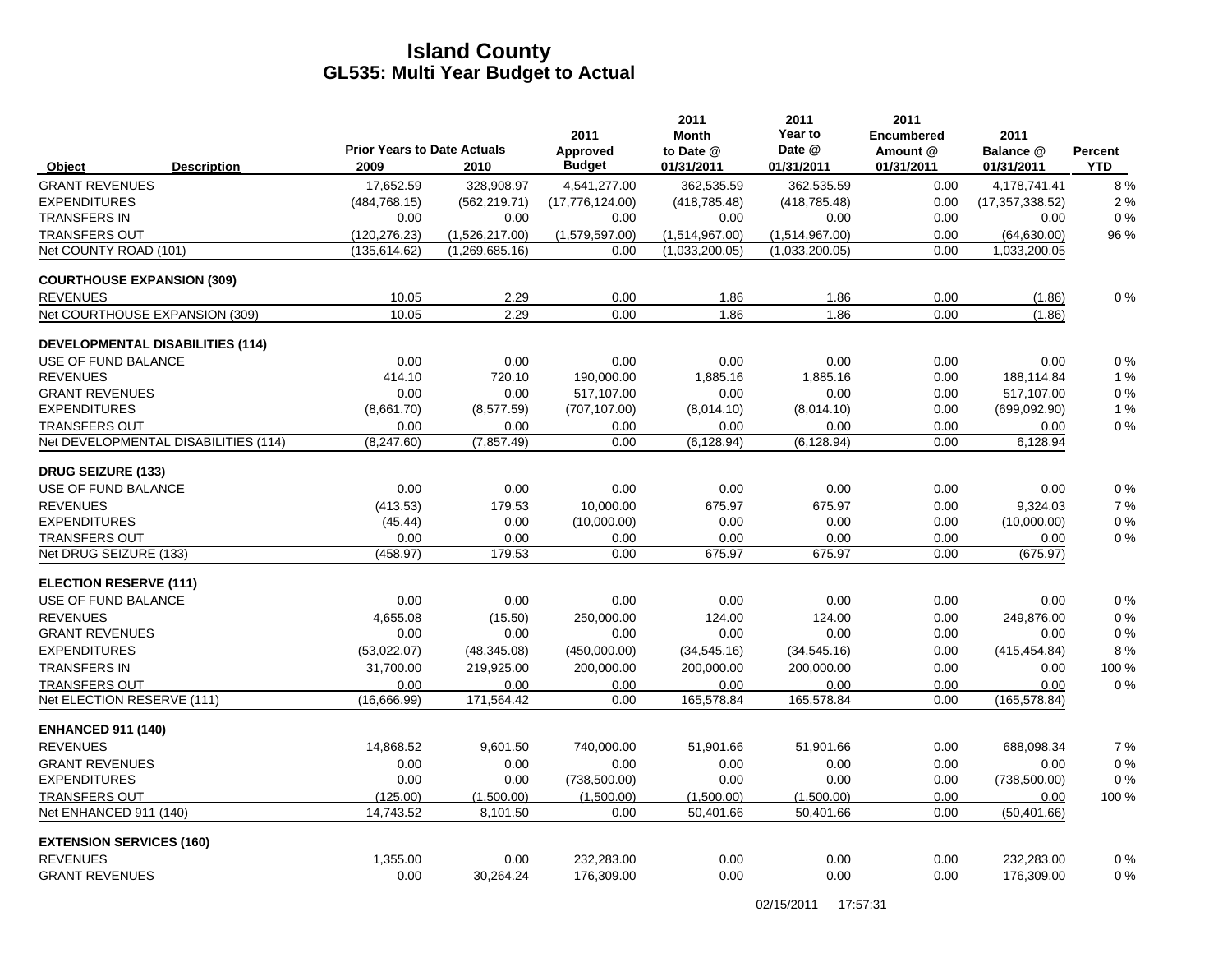|                                           | <b>Prior Years to Date Actuals</b> |             | 2011<br>Approved | 2011<br><b>Month</b><br>to Date @ | 2011<br>Year to<br>Date @ | 2011<br><b>Encumbered</b><br>Amount @ | 2011<br>Balance @ | <b>Percent</b> |
|-------------------------------------------|------------------------------------|-------------|------------------|-----------------------------------|---------------------------|---------------------------------------|-------------------|----------------|
| <b>Description</b><br>Object              | 2009                               | 2010        | <b>Budget</b>    | 01/31/2011                        | 01/31/2011                | 01/31/2011                            | 01/31/2011        | <b>YTD</b>     |
| <b>EXPENDITURES</b>                       | (37, 398.66)                       | (39,738.02) | (515, 259.00)    | (14, 755.41)                      | (14, 755.41)              | 0.00                                  | (500, 503.59)     | 3%             |
| <b>TRANSFERS IN</b>                       | 216,469.00                         | 149,321.00  | 106,667.00       | 95,950.00                         | 95,950.00                 | 0.00                                  | 10,717.00         | 90 %           |
| <b>TRANSFERS OUT</b>                      | 0.00                               | 0.00        | 0.00             | 0.00                              | 0.00                      | 0.00                                  | 0.00              | 0%             |
| Net EXTENSION SERVICES (160)              | 180,425.34                         | 139,847.22  | 0.00             | 81,194.59                         | 81,194.59                 | 0.00                                  | (81, 194.59)      |                |
| <b>FAMILY RES CTR CAMANO (143)</b>        |                                    |             |                  |                                   |                           |                                       |                   |                |
| <b>REVENUES</b>                           | 1.068.44                           | 3,061.65    | 52,465.00        | 0.00                              | 0.00                      | 0.00                                  | 52,465.00         | 0%             |
| <b>EXPENDITURES</b>                       | (16.03)                            | (3,200.66)  | (52, 465.00)     | (3, 154.76)                       | (3, 154.76)               | 0.00                                  | (49,310.24)       | 6 %            |
| <b>TRANSFERS OUT</b>                      | 0.00                               | 0.00        | 0.00             | 0.00                              | 0.00                      | 0.00                                  | 0.00              | 0%             |
| Net FAMILY RES CTR CAMANO (143)           | 1,052.41                           | (139.01)    | 0.00             | (3, 154.76)                       | (3, 154.76)               | 0.00                                  | 3,154.76          |                |
| <b>FAMILY RES CTR OAK HARBOR (141)</b>    |                                    |             |                  |                                   |                           |                                       |                   |                |
| USE OF FUND BALANCE                       | 0.00                               | 0.00        | 0.00             | 0.00                              | 0.00                      | 0.00                                  | 0.00              | 0%             |
| <b>REVENUES</b>                           | 1,300.60                           | 1,700.00    | 55,937.00        | 1,700.00                          | 1,700.00                  | 0.00                                  | 54,237.00         | 3%             |
| <b>EXPENDITURES</b>                       | (19.51)                            | (3,298.90)  | (55, 937.00)     | (3,304.00)                        | (3,304.00)                | 0.00                                  | (52, 633.00)      | 6 %            |
| <b>TRANSFERS OUT</b>                      | 0.00                               | 0.00        | 0.00             | 0.00                              | 0.00                      | 0.00                                  | 0.00              | 0%             |
| Net FAMILY RES CTR OAK HARBOR (141)       | 1,281.09                           | (1,598.90)  | 0.00             | (1,604.00)                        | (1,604.00)                | 0.00                                  | 1,604.00          |                |
| <b>FAMILY RES CTR SO WHIDBEY (142)</b>    |                                    |             |                  |                                   |                           |                                       |                   |                |
| <b>REVENUES</b>                           | 663.93                             | 0.00        | 2,400.00         | 0.00                              | 0.00                      | 0.00                                  | 2,400.00          | 0%             |
| <b>EXPENDITURES</b>                       | (9.96)                             | 0.00        | (2,400.00)       | 0.00                              | 0.00                      | 0.00                                  | (2,400.00)        | $0\%$          |
| <b>TRANSFERS OUT</b>                      | 0.00                               | 0.00        | 0.00             | 0.00                              | 0.00                      | 0.00                                  | 0.00              | $0\%$          |
| Net FAMILY RES CTR SO WHIDBEY (142)       | 653.97                             | 0.00        | 0.00             | 0.00                              | 0.00                      | 0.00                                  | 0.00              |                |
| <b>FEDERAL ASSET FORFEITURE (147)</b>     |                                    |             |                  |                                   |                           |                                       |                   |                |
| USE OF FUND BALANCE                       | 0.00                               | 0.00        | 0.00             | 0.00                              | 0.00                      | 0.00                                  | 0.00              | 0%             |
| <b>REVENUES</b>                           | 29.04                              | 0.04        | 5,000.00         | 0.04                              | 0.04                      | 0.00                                  | 4,999.96          | 0%             |
| <b>EXPENDITURES</b>                       | 0.00                               | (2, 148.00) | (5,000.00)       | (2, 148.00)                       | (2, 148.00)               | 0.00                                  | (2,852.00)        | 43 %           |
| <b>TRANSFERS OUT</b>                      | 0.00                               | 0.00        | 0.00             | 0.00                              | 0.00                      | 0.00                                  | 0.00              | 0%             |
| Net FEDERAL ASSET FORFEITURE (147)        | 29.04                              | (2, 147.96) | 0.00             | (2, 147.96)                       | (2, 147.96)               | 0.00                                  | 2,147.96          |                |
| FIRE PERMIT PROGRAM (115)                 |                                    |             |                  |                                   |                           |                                       |                   |                |
| <b>REVENUES</b>                           | 200.00                             | 4,326.19    | 34,282.00        | 4,455.08                          | 4.455.08                  | 0.00                                  | 29,826.92         | 13%            |
| <b>EXPENDITURES</b>                       | 0.00                               | (60.02)     | (34, 282.00)     | 0.00                              | 0.00                      | 0.00                                  | (34, 282.00)      | $0\%$          |
| <b>TRANSFERS OUT</b>                      | 0.00                               | 0.00        | 0.00             | 0.00                              | 0.00                      | 0.00                                  | 0.00              | 0%             |
| Net FIRE PERMIT PROGRAM (115)             | 200.00                             | 4,266.17    | 0.00             | 4,455.08                          | 4,455.08                  | 0.00                                  | (4,455.08)        |                |
| <b>HISTORICAL PRESERVATION FUND (180)</b> |                                    |             |                  |                                   |                           |                                       |                   |                |
| USE OF FUND BALANCE                       | 0.00                               | 0.00        | 0.00             | 0.00                              | 0.00                      | 0.00                                  | 0.00              | $0\%$          |
| <b>REVENUES</b>                           | 0.00                               | 0.00        | 18,000.00        | 1,791.00                          | 1,791.00                  | 0.00                                  | 16,209.00         | 10%            |
| <b>EXPENDITURES</b>                       | 0.00                               | 0.00        | (18,000.00)      | 0.00                              | 0.00                      | 0.00                                  | (18,000.00)       | 0%             |
| Net HISTORICAL PRESERVATION FUND (180)    | 0.00                               | 0.00        | 0.00             | 1,791.00                          | 1,791.00                  | 0.00                                  | (1,791.00)        |                |

**HOMELESS HOUSING (106)**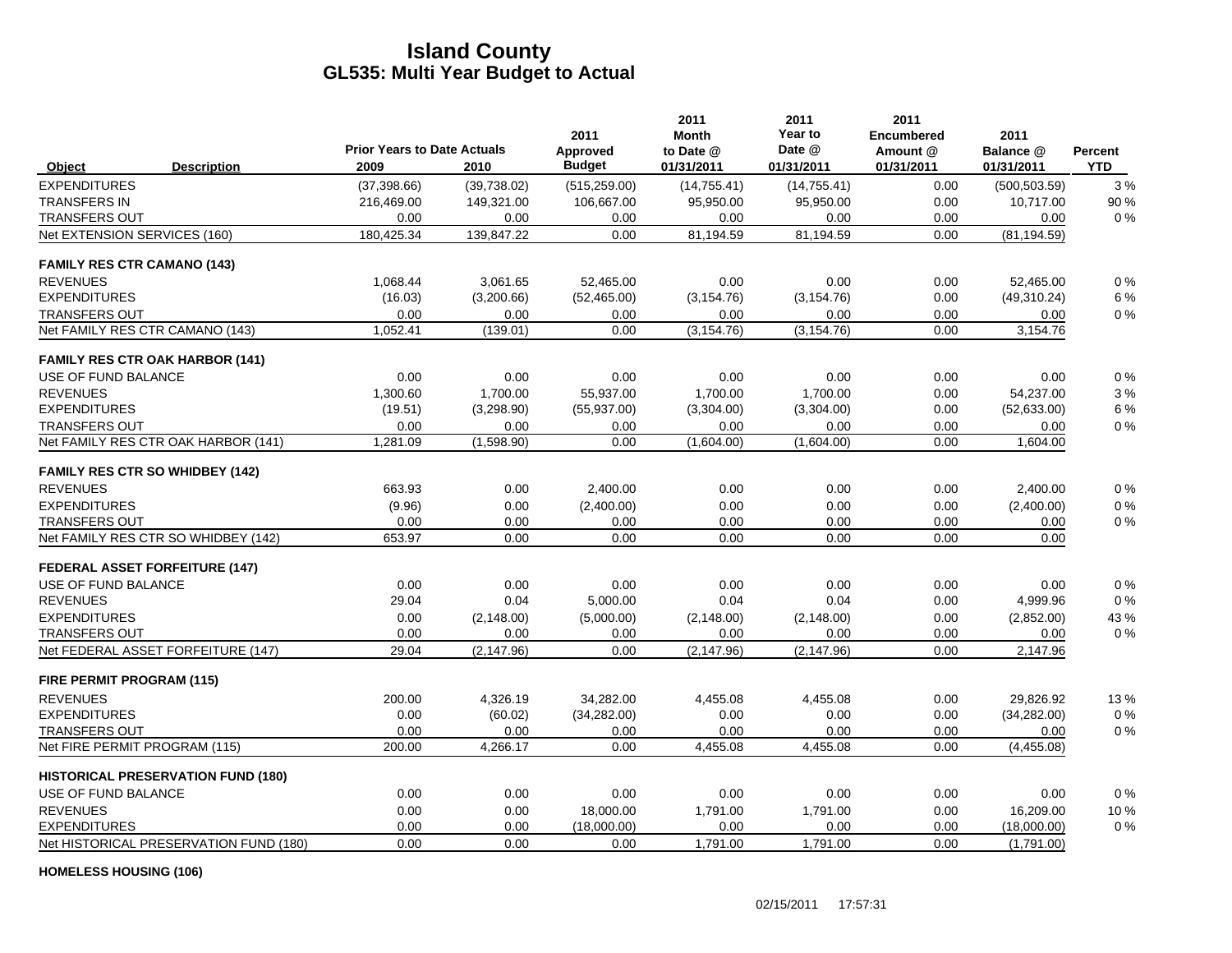|                            |                                             |                                            |               | 2011                      | 2011<br><b>Month</b>    | 2011<br>Year to      | 2011<br><b>Encumbered</b> | 2011                    |                       |
|----------------------------|---------------------------------------------|--------------------------------------------|---------------|---------------------------|-------------------------|----------------------|---------------------------|-------------------------|-----------------------|
| Object                     | <b>Description</b>                          | <b>Prior Years to Date Actuals</b><br>2009 | 2010          | Approved<br><b>Budget</b> | to Date @<br>01/31/2011 | Date @<br>01/31/2011 | Amount @<br>01/31/2011    | Balance @<br>01/31/2011 | Percent<br><b>YTD</b> |
| USE OF FUND BALANCE        |                                             | 0.00                                       | 0.00          | 0.00                      | 0.00                    | 0.00                 | 0.00                      | 0.00                    | 0%                    |
| <b>REVENUES</b>            |                                             | 15,952.60                                  | 29,778.96     | 320,020.00                | 33,307.63               | 33,307.63            | 0.00                      | 286,712.37              | 10%                   |
| <b>GRANT REVENUES</b>      |                                             | 0.00                                       | 0.00          | 142,998.00                | 0.00                    | 0.00                 | 0.00                      | 142,998.00              | 0%                    |
| <b>EXPENDITURES</b>        |                                             | (7,951.13)                                 | (5,504.85)    | (460, 018.00)             | (7, 287.08)             | (7, 287.08)          | 0.00                      | (452, 730.92)           | 2%                    |
| <b>TRANSFERS OUT</b>       |                                             | 0.00                                       | 0.00          | (3,000.00)                | 0.00                    | 0.00                 | 0.00                      | (3,000.00)              | 0%                    |
| Net HOMELESS HOUSING (106) |                                             | 8,001.47                                   | 24,274.11     | 0.00                      | 26,020.55               | 26,020.55            | 0.00                      | (26,020.55)             |                       |
|                            | <b>JOINT TOURISM PROMOTION (146)</b>        |                                            |               |                           |                         |                      |                           |                         |                       |
| USE OF FUND BALANCE        |                                             | 0.00                                       | 0.00          | 0.00                      | 0.00                    | 0.00                 | 0.00                      | 0.00                    | 0%                    |
| <b>REVENUES</b>            |                                             | 14,055.79                                  | 18,527.16     | 180,000.00                | 11,441.48               | 11,441.48            | 0.00                      | 168,558.52              | 6 %                   |
| <b>EXPENDITURES</b>        |                                             | (887.89)                                   | (2,702.46)    | (180,000.00)              | (3,679.76)              | (3,679.76)           | 0.00                      | (176, 320.24)           | 2%                    |
|                            | Net JOINT TOURISM PROMOTION (146)           | 13,167.90                                  | 15,824.70     | 0.00                      | 7,761.72                | 7,761.72             | 0.00                      | (7, 761.72)             |                       |
|                            | <b>JUVENILE DETENTION CENTER (145)</b>      |                                            |               |                           |                         |                      |                           |                         |                       |
| USE OF FUND BALANCE        |                                             | 0.00                                       | 0.00          | 0.00                      | 0.00                    | 0.00                 | 0.00                      | 0.00                    | 0%                    |
| <b>REVENUES</b>            |                                             | 62,924.70                                  | 57,291.76     | 726,400.00                | 58,056.79               | 58,056.79            | 0.00                      | 668,343.21              | 8%                    |
| <b>GRANT REVENUES</b>      |                                             | 0.00                                       | 2,036.44      | 8,000.00                  | 1,018.30                | 1,018.30             | 0.00                      | 6,981.70                | 13%                   |
| <b>EXPENDITURES</b>        |                                             | (76, 320.50)                               | (82, 328.00)  | (1,091,400.00)            | (65, 629.62)            | (65, 629.62)         | 0.00                      | (1,025,770.38)          | 6 %                   |
| <b>TRANSFERS IN</b>        |                                             | 0.00                                       | 0.00          | 403,000.00                | 403,000.00              | 403,000.00           | 0.00                      | 0.00                    | 100 %                 |
| <b>TRANSFERS OUT</b>       |                                             | 0.00                                       | (46,500.00)   | (46,000.00)               | (45, 400.00)            | (45, 400.00)         | 0.00                      | (600.00)                | 99 %                  |
|                            | Net JUVENILE DETENTION CENTER (145)         | (13, 395.80)                               | (69, 499.80)  | 0.00                      | 351,045.47              | 351,045.47           | 0.00                      | (351, 045.47)           |                       |
|                            | <b>LOW-INCOME HOUSING SURCHARGE (105)</b>   |                                            |               |                           |                         |                      |                           |                         |                       |
| USE OF FUND BALANCE        |                                             | 0.00                                       | 0.00          | 0.00                      | 0.00                    | 0.00                 | 0.00                      | 0.00                    | 0%                    |
| <b>REVENUES</b>            |                                             | 7,246.38                                   | 11,944.96     | 124,536.00                | 12,712.40               | 12,712.40            | 0.00                      | 111,823.60              | 10%                   |
| <b>EXPENDITURES</b>        |                                             | 0.00                                       | 0.00          | (124, 536.00)             | (1,743.12)              | (1,743.12)           | 0.00                      | (122, 792.88)           | 1%                    |
|                            | Net LOW-INCOME HOUSING SURCHARGE (105)      | 7,246.38                                   | 11,944.96     | 0.00                      | 10,969.28               | 10,969.28            | 0.00                      | (10,969.28)             |                       |
| <b>MENTAL HEALTH (113)</b> |                                             |                                            |               |                           |                         |                      |                           |                         |                       |
| USE OF FUND BALANCE        |                                             | 0.00                                       | 0.00          | 0.00                      | 0.00                    | 0.00                 | 0.00                      | 0.00                    | 0%                    |
| <b>REVENUES</b>            |                                             | 414.10                                     | 720.10        | 325,637.00                | 1,885.16                | 1,885.16             | 0.00                      | 323,751.84              | 1 %                   |
| <b>GRANT REVENUES</b>      |                                             | 0.00                                       | 0.00          | 0.00                      | 0.00                    | 0.00                 | 0.00                      | 0.00                    | 0%                    |
| <b>EXPENDITURES</b>        |                                             | (16, 638.25)                               | (18, 242.70)  | (325, 637.00)             | (19, 815.56)            | (19, 815.56)         | 0.00                      | (305, 821.44)           | 6 %                   |
| <b>TRANSFERS OUT</b>       |                                             | 0.00                                       | 0.00          | 0.00                      | 0.00                    | 0.00                 | 0.00                      | 0.00                    | 0%                    |
| Net MENTAL HEALTH (113)    |                                             | (16, 224.15)                               | (17, 522.60)  | 0.00                      | (17,930.40)             | (17,930.40)          | 0.00                      | 17,930.40               |                       |
|                            | <b>MH THERAPEUTIC COURT SALES TAX (126)</b> |                                            |               |                           |                         |                      |                           |                         |                       |
| USE OF FUND BALANCE        |                                             | 0.00                                       | 0.00          | 21,300.00                 | 0.00                    | 0.00                 | 0.00                      | 21,300.00               | 0%                    |
| <b>REVENUES</b>            |                                             | 61,487.48                                  | 55,618.84     | 740,993.00                | 56,679.53               | 56,679.53            | 0.00                      | 684,313.47              | 8%                    |
| <b>GRANT REVENUES</b>      |                                             | 0.00                                       | 0.00          | 0.00                      | 0.00                    | 0.00                 | 0.00                      | 0.00                    | 0%                    |
| <b>EXPENDITURES</b>        |                                             | (32,658.89)                                | (210, 946.43) | (709, 493.00)             | (33,770.31)             | (33,770.31)          | 0.00                      | (675, 722.69)           | 5 %                   |
| <b>TRANSFERS IN</b>        |                                             | 1,322.75                                   | 0.00          | 0.00                      | 0.00                    | 0.00                 | 0.00                      | 0.00                    | 0%                    |
| <b>TRANSFERS OUT</b>       |                                             | 0.00                                       | (52,800.00)   | (52,800.00)               | (50, 100.00)            | (50, 100.00)         | 0.00                      | (2,700.00)              | 95 %                  |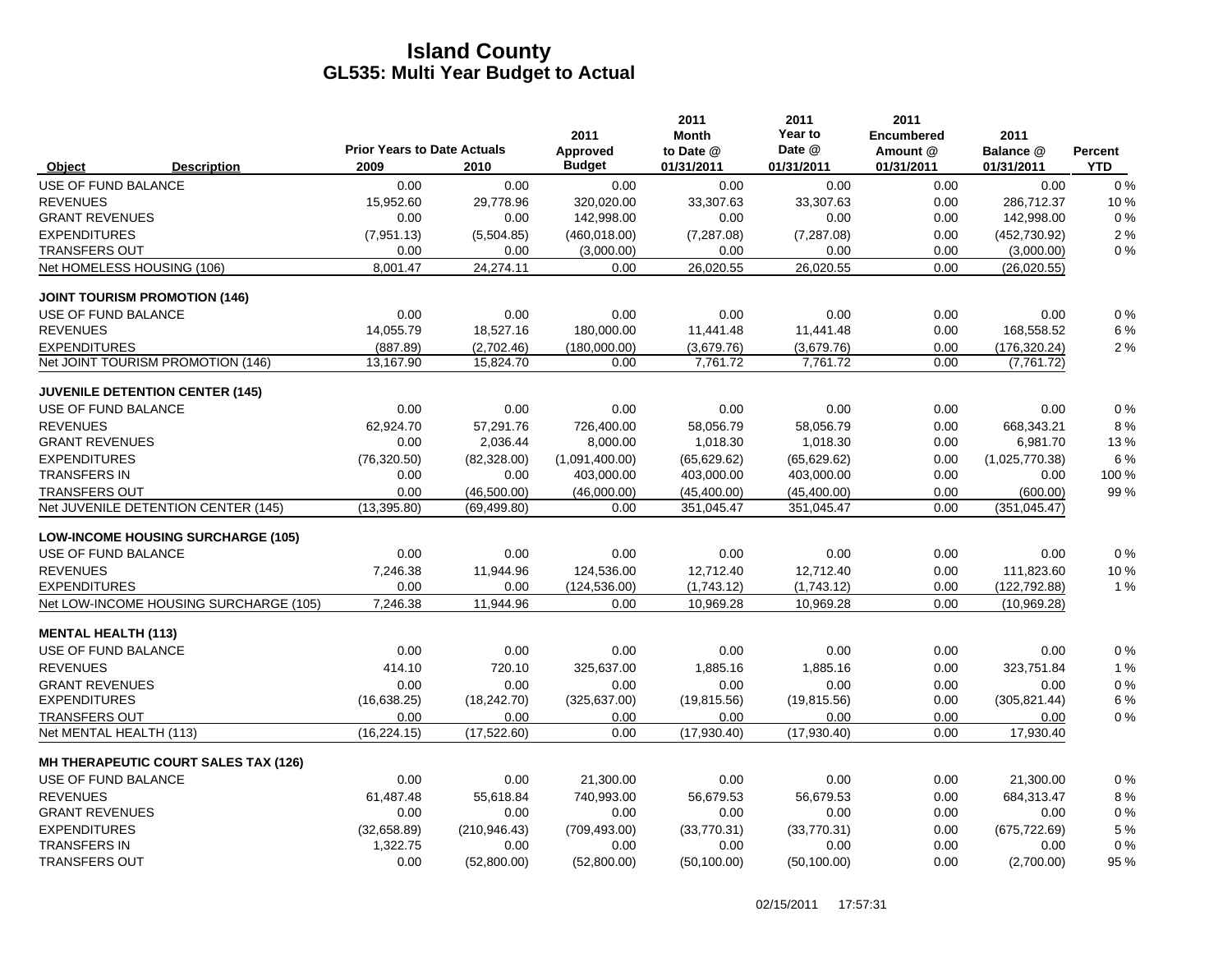|                                        |                                          | <b>Prior Years to Date Actuals</b> |               | 2011<br>Approved | 2011<br><b>Month</b><br>to Date @ | 2011<br>Year to<br>Date @ | 2011<br><b>Encumbered</b><br>Amount @ | 2011<br>Balance @ | Percent    |
|----------------------------------------|------------------------------------------|------------------------------------|---------------|------------------|-----------------------------------|---------------------------|---------------------------------------|-------------------|------------|
| <b>Object</b>                          | <b>Description</b>                       | 2009                               | 2010          | <b>Budget</b>    | 01/31/2011                        | 01/31/2011                | 01/31/2011                            | 01/31/2011        | <b>YTD</b> |
|                                        | Net MH THERAPEUTIC COURT SALES TAX (126) | 30,151.34                          | (208, 127.59) | 0.00             | (27, 190.78)                      | (27, 190.78)              | 0.00                                  | 27,190.78         |            |
| PATHS & TRAILS (137)                   |                                          |                                    |               |                  |                                   |                           |                                       |                   |            |
| <b>REVENUES</b>                        |                                          | 0.00                               | 0.00          | 0.00             | 0.00                              | 0.00                      | 0.00                                  | 0.00              | $0\%$      |
| <b>GRANT REVENUES</b>                  |                                          | 0.00                               | 0.00          | 159.000.00       | 0.00                              | 0.00                      | 0.00                                  | 159.000.00        | $0\ \%$    |
| <b>EXPENDITURES</b>                    |                                          | 0.00                               | 0.00          | (244,000.00)     | 0.00                              | 0.00                      | 0.00                                  | (244,000.00)      | 0%         |
| <b>TRANSFERS IN</b>                    |                                          | 0.00                               | 0.00          | 85,000.00        | 0.00                              | 0.00                      | 0.00                                  | 85,000.00         | 0%         |
| <b>TRANSFERS OUT</b>                   |                                          | 0.00                               | 0.00          | 0.00             | 0.00                              | 0.00                      | 0.00                                  | 0.00              | 0%         |
| Net PATHS & TRAILS (137)               |                                          | 0.00                               | 0.00          | 0.00             | 0.00                              | 0.00                      | 0.00                                  | 0.00              |            |
| <b>PUBLIC HEALTH POOLING (104)</b>     |                                          |                                    |               |                  |                                   |                           |                                       |                   |            |
| USE OF FUND BALANCE                    |                                          | 0.00                               | 0.00          | 0.00             | 0.00                              | 0.00                      | 0.00                                  | 0.00              | 0%         |
| <b>REVENUES</b>                        |                                          | 167,763.28                         | 170,147.55    | 1,205,431.00     | 169,514.23                        | 169,514.23                | 0.00                                  | 1,035,916.77      | 14 %       |
| <b>GRANT REVENUES</b>                  |                                          | 157,720.31                         | 125,887.00    | 1,160,340.00     | 138,718.00                        | 138,718.00                | 0.00                                  | 1,021,622.00      | 12%        |
| <b>EXPENDITURES</b>                    |                                          | (207, 511.12)                      | (231, 512.80) | (2,605,292.00)   | (182, 779.39)                     | (182, 779.39)             | 0.00                                  | (2,422,512.61)    | 7%         |
| <b>TRANSFERS IN</b>                    |                                          | 40,214.87                          | 622,319.00    | 409,391.00       | 409,400.00                        | 409,400.00                | 0.00                                  | (9.00)            | 100 %      |
| <b>TRANSFERS OUT</b>                   |                                          | (15, 841.12)                       | (147, 967.00) | (169, 870.00)    | (114, 267.00)                     | (114, 267.00)             | 0.00                                  | (55,603.00)       | 67 %       |
| Net PUBLIC HEALTH POOLING (104)        |                                          | 142,346.22                         | 538,873.75    | 0.00             | 420,585.84                        | 420,585.84                | 0.00                                  | (420,585.84)      |            |
| <b>PUBLIC WORKS (139)</b>              |                                          |                                    |               |                  |                                   |                           |                                       |                   |            |
| USE OF FUND BALANCE                    |                                          | 0.00                               | 0.00          | 22,865.00        | 0.00                              | 0.00                      | 0.00                                  | 22,865.00         | $0\%$      |
| <b>REVENUES</b>                        |                                          | 0.00                               | 0.00          | 0.00             | 0.00                              | 0.00                      | 0.00                                  | 0.00              | $0\%$      |
| <b>EXPENDITURES</b>                    |                                          | (38, 184.08)                       | (34, 827.98)  | (444, 465.00)    | (33, 465.63)                      | (33, 465.63)              | 0.00                                  | (410,999.37)      | 8 %        |
| <b>TRANSFERS IN</b>                    |                                          | 33.003.86                          | 419,912.00    | 421,600.00       | 431,600.00                        | 431,600.00                | 0.00                                  | (10,000.00)       | 102 %      |
| <b>TRANSFERS OUT</b>                   |                                          | 0.00                               | 0.00          | 0.00             | 0.00                              | 0.00                      | 0.00                                  | 0.00              | $0\%$      |
| Net PUBLIC WORKS (139)                 |                                          | (5, 180.22)                        | 385,084.02    | 0.00             | 398,134.37                        | 398,134.37                | 0.00                                  | (398, 134.37)     |            |
|                                        | <b>REET 1 CAPITAL IMPROVEMENTS (134)</b> |                                    |               |                  |                                   |                           |                                       |                   |            |
| USE OF FUND BALANCE                    |                                          | 0.00                               | 0.00          | 600,000.00       | 0.00                              | 0.00                      | 0.00                                  | 600,000.00        | $0\%$      |
| <b>REVENUES</b>                        |                                          | 23,516.45                          | 40,656.24     | 600,000.00       | 45,654.16                         | 45,654.16                 | 0.00                                  | 554,345.84        | 8%         |
| <b>EXPENDITURES</b>                    |                                          | (52.44)                            | 0.00          | (1, 150, 700.00) | 0.00                              | 0.00                      | 0.00                                  | (1, 150, 700.00)  | $0\%$      |
| <b>TRANSFERS IN</b>                    |                                          | 0.00                               | 0.00          | 0.00             | 0.00                              | 0.00                      | 0.00                                  | 0.00              | 0%         |
| TRANSFERS OUT                          |                                          | (3,725.00)                         | (46,900.00)   | (49,300.00)      | (49,300.00)                       | (49,300.00)               | 0.00                                  | 0.00              | 100 %      |
|                                        | Net REET 1 CAPITAL IMPROVEMENTS (134)    | 19,739.01                          | (6, 243.76)   | 0.00             | (3,645.84)                        | (3,645.84)                | 0.00                                  | 3,645.84          |            |
| <b>REET 2 CAPITAL FACILITIES (135)</b> |                                          |                                    |               |                  |                                   |                           |                                       |                   |            |
| USE OF FUND BALANCE                    |                                          | 0.00                               | 0.00          | 294,505.00       | 0.00                              | 0.00                      | 0.00                                  | 294,505.00        | $0\%$      |
| <b>REVENUES</b>                        |                                          | 23,516.45                          | 40,656.24     | 600,000.00       | 45,654.16                         | 45,654.16                 | 0.00                                  | 554,345.84        | 8%         |
| <b>GRANT REVENUES</b>                  |                                          | 0.00                               | 0.00          | 0.00             | 0.00                              | 0.00                      | 0.00                                  | 0.00              | 0%         |
| <b>EXPENDITURES</b>                    |                                          | 0.00                               | 0.00          | (707, 575.00)    | 0.00                              | 0.00                      | 0.00                                  | (707, 575.00)     | 0%         |
| <b>TRANSFERS OUT</b>                   |                                          | (4,260.00)                         | (153, 320.00) | (186.930.00)     | (186, 230.00)                     | (186, 230.00)             | 0.00                                  | (700.00)          | 100 %      |
|                                        | Net REET 2 CAPITAL FACILITIES (135)      | 19,256.45                          | (112, 663.76) | 0.00             | (140.575.84)                      | (140, 575.84)             | 0.00                                  | 140,575.84        |            |

**REET ELECTRONIC TECHNOLOGY (150)**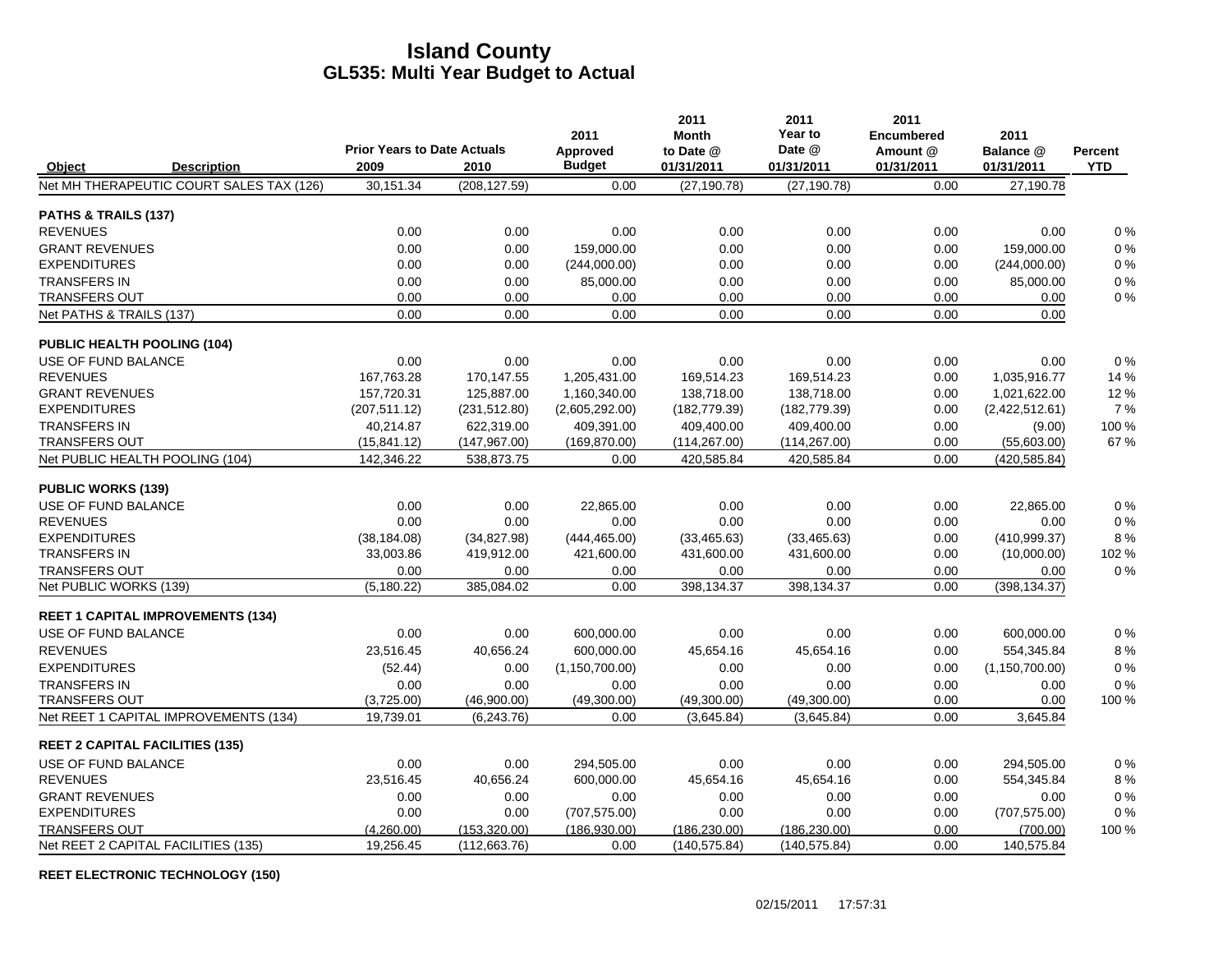|                                                 |                                            |                  | 2011                      | 2011<br><b>Month</b> | 2011<br>Year to    | 2011<br><b>Encumbered</b> | 2011                    |                  |
|-------------------------------------------------|--------------------------------------------|------------------|---------------------------|----------------------|--------------------|---------------------------|-------------------------|------------------|
|                                                 | <b>Prior Years to Date Actuals</b><br>2009 |                  | Approved<br><b>Budget</b> | to Date @            | Date @             | Amount @                  | Balance @               | <b>Percent</b>   |
| Object<br><b>Description</b><br><b>REVENUES</b> | 1,611.19                                   | 2010<br>2.277.96 | 22.000.00                 | 01/31/2011<br>0.00   | 01/31/2011<br>0.00 | 01/31/2011<br>0.00        | 01/31/2011<br>22.000.00 | <b>YTD</b><br>0% |
| <b>GRANT REVENUES</b>                           | 0.00                                       | 0.00             | 0.00                      | 0.00                 | 0.00               | 0.00                      | 0.00                    | 0%               |
| <b>EXPENDITURES</b>                             | 0.00                                       | 0.00             | (22,000.00)               | 0.00                 | 0.00               | 0.00                      | (22,000.00)             | 0%               |
| <b>TRANSFERS OUT</b>                            | 0.00                                       | 0.00             | 0.00                      | 0.00                 | 0.00               | 0.00                      | 0.00                    | 0%               |
| Net REET ELECTRONIC TECHNOLOGY (150)            | 1,611.19                                   | 2,277.96         | 0.00                      | 0.00                 | 0.00               | 0.00                      | 0.00                    |                  |
| <b>RURAL COUNTY SALES TAX (121)</b>             |                                            |                  |                           |                      |                    |                           |                         |                  |
| USE OF FUND BALANCE                             | 0.00                                       | 0.00             | 991,600.00                | 0.00                 | 0.00               | 0.00                      | 991,600.00              | 0%               |
| <b>REVENUES</b>                                 | 56.044.35                                  | 50.544.06        | 725.400.00                | 52.389.55            | 52.389.55          | 0.00                      | 673.010.45              | 7%               |
| <b>EXPENDITURES</b>                             | (16,750.00)                                | 0.00             | (1,717,000.00)            | 0.00                 | 0.00               | 0.00                      | (1,717,000.00)          | 0%               |
| <b>TRANSFERS OUT</b>                            | 0.00                                       | (2,800.00)       | 0.00                      | (2,700.00)           | (2,700.00)         | 0.00                      | 2,700.00                | 0%               |
| Net RURAL COUNTY SALES TAX (121)                | 39,294.35                                  | 47,744.06        | 0.00                      | 49,689.55            | 49,689.55          | 0.00                      | (49,689.55)             |                  |
| <b>STORM &amp; SURFACE WATER UTILITY (144)</b>  |                                            |                  |                           |                      |                    |                           |                         |                  |
| USE OF FUND BALANCE                             | 0.00                                       | 0.00             | 0.00                      | 0.00                 | 0.00               | 0.00                      | 0.00                    | 0%               |
| <b>REVENUES</b>                                 | 28.41                                      | 2.93             | 110.00                    | 4.23                 | 4.23               | 0.00                      | 105.77                  | 4 %              |
| <b>EXPENDITURES</b>                             | 0.00                                       | 0.00             | (26,040.00)               | 0.00                 | 0.00               | 0.00                      | (26,040.00)             | 0%               |
| <b>TRANSFERS IN</b>                             | 535.00                                     | 6,420.00         | 25,930.00                 | 25,930.00            | 25,930.00          | 0.00                      | 0.00                    | 100 %            |
| Net STORM & SURFACE WATER UTILITY (144)         | 563.41                                     | 6.422.93         | 0.00                      | 25,934.23            | 25.934.23          | 0.00                      | (25, 934.23)            |                  |
| TREASURER'S M & O (116)                         |                                            |                  |                           |                      |                    |                           |                         |                  |
| USE OF FUND BALANCE                             | 0.00                                       | 0.00             | 30,171.00                 | 0.00                 | 0.00               | 0.00                      | 30.171.00               | 0%               |
| <b>REVENUES</b>                                 | 13.018.29                                  | 16,925.62        | 18,000.00                 | 12,551.01            | 12.551.01          | 0.00                      | 5,448.99                | 70 %             |
| <b>EXPENDITURES</b>                             | (2,460.38)                                 | (2,813.59)       | (48, 171.00)              | (2, 149.46)          | (2, 149.46)        | 0.00                      | (46,021.54)             | 4 %              |
| <b>TRANSFERS OUT</b>                            | 0.00                                       | 0.00             | 0.00                      | 0.00                 | 0.00               | 0.00                      | 0.00                    | 0%               |
| Net TREASURER'S M & O (116)                     | 10,557.91                                  | 14,112.03        | 0.00                      | 10,401.55            | 10,401.55          | 0.00                      | (10, 401.55)            |                  |
| <b>TRIAL COURT IMPROVEMENT (157)</b>            |                                            |                  |                           |                      |                    |                           |                         |                  |
| <b>REVENUES</b>                                 | 58.33                                      | 12.81            | 5,000.00                  | 14.09                | 14.09              | 0.00                      | 4,985.91                | 0%               |
| <b>EXPENDITURES</b>                             | 0.00                                       | 0.00             | (5,000.00)                | 0.00                 | 0.00               | 0.00                      | (5,000.00)              | 0%               |
| Net TRIAL COURT IMPROVEMENT (157)               | 58.33                                      | 12.81            | 0.00                      | 14.09                | 14.09              | 0.00                      | (14.09)                 |                  |
| <b>VETERANS ASSISTANCE (107)</b>                |                                            |                  |                           |                      |                    |                           |                         |                  |
| USE OF FUND BALANCE                             | 0.00                                       | 0.00             | 84,988.00                 | 0.00                 | 0.00               | 0.00                      | 84,988.00               | 0%               |
| <b>REVENUES</b>                                 | 586.21                                     | 136.95           | 35.000.00                 | 85.19                | 85.19              | 0.00                      | 34,914.81               | 0%               |
| <b>EXPENDITURES</b>                             | 0.00                                       | (3,051.50)       | (117, 488.00)             | (4, 198.73)          | (4, 198.73)        | 0.00                      | (113, 289.27)           | 4 %              |
| <b>TRANSFERS OUT</b>                            | 0.00                                       | 0.00             | (2,500.00)                | 0.00                 | 0.00               | 0.00                      | (2,500.00)              | 0%               |
| Net VETERANS ASSISTANCE (107)                   | 586.21                                     | (2,914.55)       | 0.00                      | (4, 113.54)          | (4, 113.54)        | 0.00                      | 4,113.54                |                  |
| <b>WATER QUALITY ASSISTANCE (149)</b>           |                                            |                  |                           |                      |                    |                           |                         |                  |
| <b>REVENUES</b>                                 | 35,500.95                                  | 482.51           | 242,120.00                | 1,207.38             | 1,207.38           | 0.00                      | 240,912.62              | 0%               |
| <b>GRANT REVENUES</b>                           | 0.00                                       | 0.00             | 100,000.00                | 0.00                 | 0.00               | 0.00                      | 100,000.00              | 0%               |
| <b>EXPENDITURES</b>                             | 0.00                                       | 0.00             | (342, 120.00)             | 0.00                 | 0.00               | 0.00                      | (342, 120.00)           | 0%               |
| <b>TRANSFERS IN</b>                             | 0.00                                       | 0.00             | 0.00                      | 0.00                 | 0.00               | 0.00                      | 0.00                    | 0%               |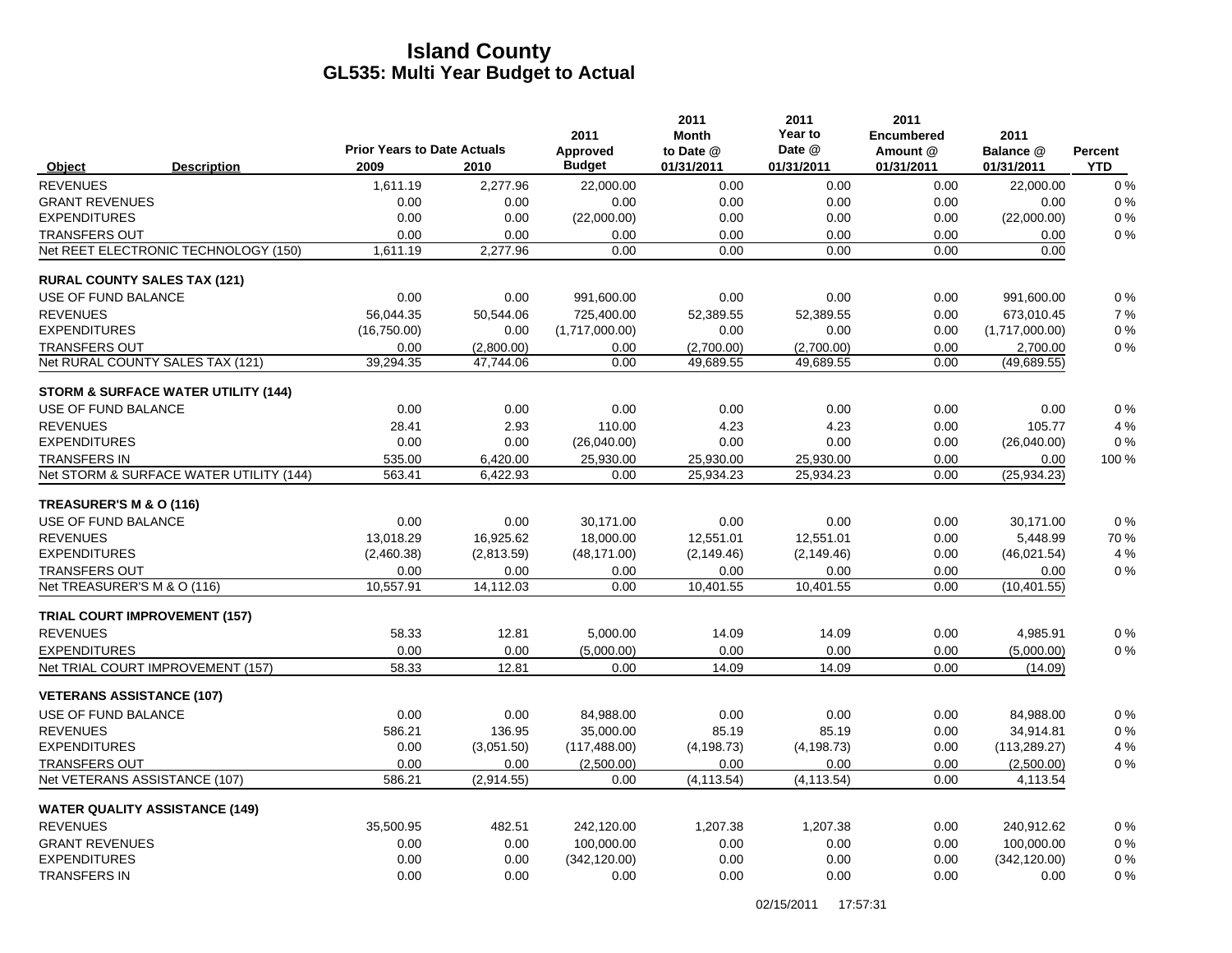|                                    |                    |            | 2011<br>2011<br>2011<br>Year to<br>Month<br>2011<br>Date @<br><b>Prior Years to Date Actuals</b><br>to Date $@$<br>Approved |               | <b>Encumbered</b><br>Amount @ | 2011<br>Balance @ | Percent    |               |            |
|------------------------------------|--------------------|------------|-----------------------------------------------------------------------------------------------------------------------------|---------------|-------------------------------|-------------------|------------|---------------|------------|
| Object                             | <b>Description</b> | 2009       | 2010                                                                                                                        | <b>Budget</b> | 01/31/2011                    | 01/31/2011        | 01/31/2011 | 01/31/2011    | <b>YTD</b> |
| <b>TRANSFERS OUT</b>               |                    | 0.00       | 0.00                                                                                                                        | 0.00          | 0.00                          | 0.00              | 0.00       | 0.00          | $0\%$      |
| Net WATER QUALITY ASSISTANCE (149) |                    | 35,500.95  | 482.51                                                                                                                      | 0.00          | 1,207.38                      | .207.38           | 0.00       | (1,207.38)    |            |
| <b>Grand Total All Funds</b>       |                    | 354.854.15 | (172, 506.30)                                                                                                               | 0.00          | 532.107.25                    | 532.107.25        | 0.00       | (532, 107.25) |            |